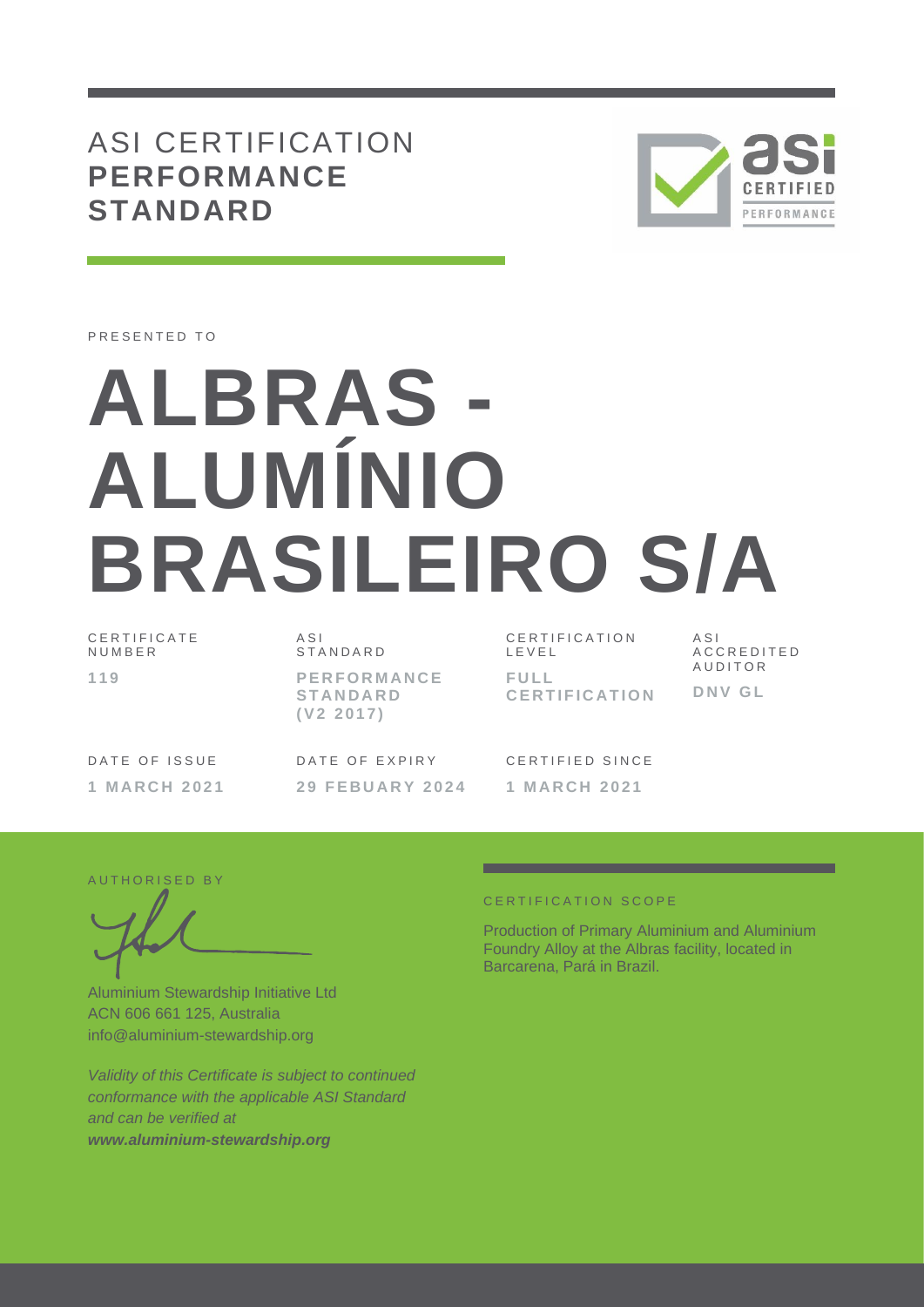# SUMMARY AUDIT REPORT **PERFORMANCE STANDARD**

### **OVERVIEW**

| MEMBER NAME                       | ALBRAS - Alumínio Brasileiro S/A                                                                                                             |
|-----------------------------------|----------------------------------------------------------------------------------------------------------------------------------------------|
| ENTITY NAME                       | ALBRAS - Alumínio Brasileiro S/A                                                                                                             |
| CERTIFICATION<br>SCOPE            | Production of Primary Aluminium and Aluminium Foundry Alloy at the Albras<br>facility, located in Barcarena, Pará in Brazil.                 |
| SUPPLY CHAIN<br>ACTIVITIES        | <b>Aluminium Smelting</b><br>Casthouses                                                                                                      |
| ASI STANDARD                      | Performance Standard V2                                                                                                                      |
| AUDIT TYPE                        | <b>Certification Audit</b>                                                                                                                   |
| AUDIT FIRM                        | <b>DNV GL</b>                                                                                                                                |
| AUDIT DATE                        | 5 - 11 November 2020                                                                                                                         |
| AUDIT REPORT<br>SUBMISSION        | 4 February 2021                                                                                                                              |
| AUDIT SCOPE                       | The audit scope included the production of primary aluminium smelting and<br>casting at the Albras site in Barcarena, Brazil.                |
|                                   | Supply chain activities included in the Audit Scope:                                                                                         |
|                                   | <b>Aluminium Smelting</b>                                                                                                                    |
|                                   | Casthouses<br>۰                                                                                                                              |
|                                   | All relevant Criteria in the ASI Performance Standard were included in the<br>Audit Scope.                                                   |
| AUDIT<br>OUTCOME                  | Certification                                                                                                                                |
| AUDIT                             | The Auditors confirm that:                                                                                                                   |
| METHODOLOGY<br><b>DECLARATION</b> | $\blacksquare$ The information provided by the Entity is true and accurate to the best<br>knowledge of the Auditor(s) preparing this report. |
|                                   | The findings are based on verified Objective Evidence relevant to the<br>⊻<br>time period for the Audit, traceable and unambiguous.          |

and the control of the control of the control of the control of the control of the control of the control of the control of the control of the control of the control of the control of the control of the control of the cont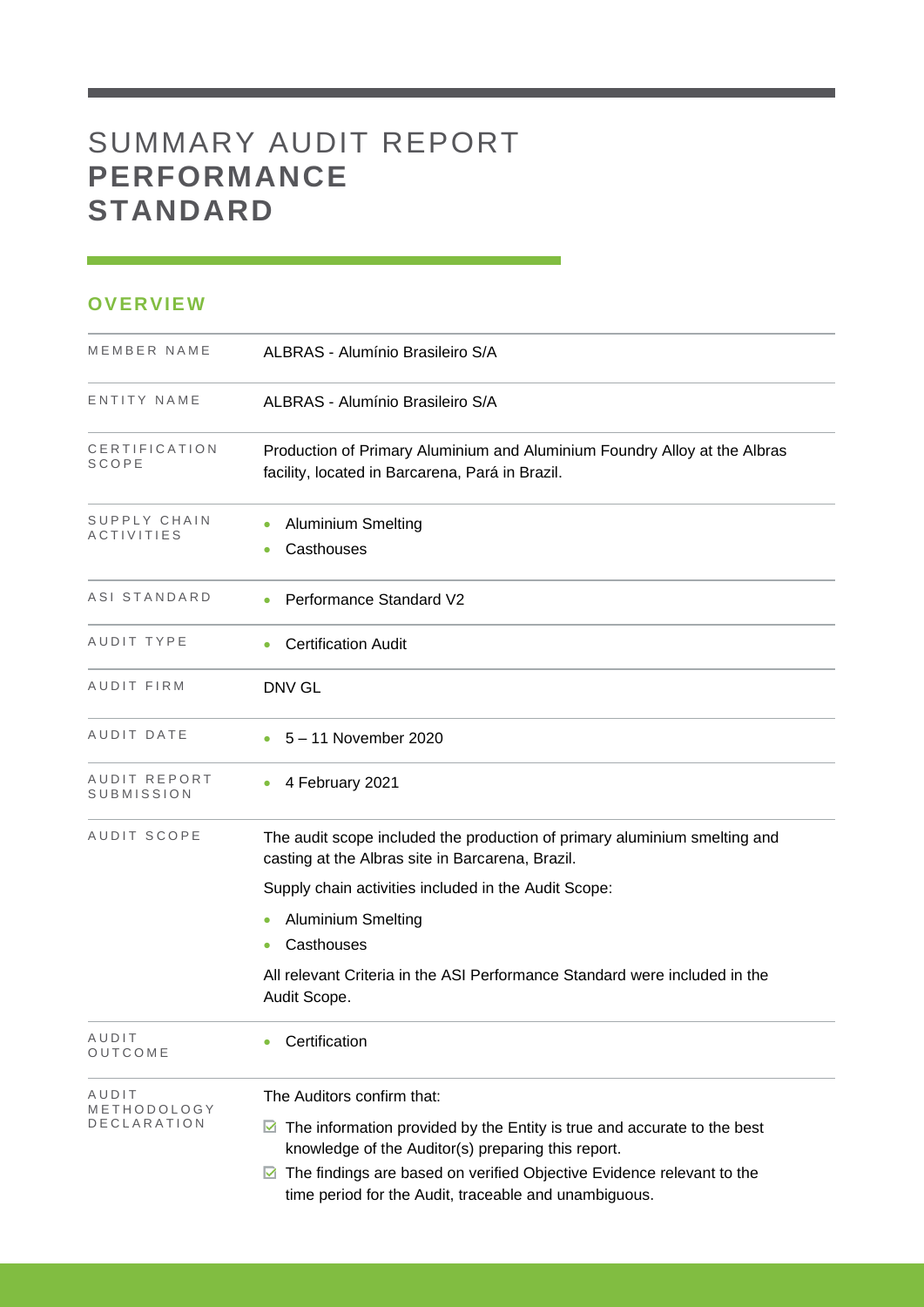|                               | The Audit Scope and audit methodology are sufficient to establish<br>M<br>confidence that the findings are indicative of the performance of the<br>Entity's defined Certification Scope. |
|-------------------------------|------------------------------------------------------------------------------------------------------------------------------------------------------------------------------------------|
|                               | $\boxtimes$ The Auditor(s) have acted in a manner deemed ethical, truthful, accurate<br>professional, independent and objective.                                                         |
| CERTIFICATION<br>PERIOD       | 1 March 2021 – 29 February 2024                                                                                                                                                          |
| NEXT AUDIT<br>TYPE            | <b>Re-Certification Audit</b>                                                                                                                                                            |
| NEXT AUDIT<br><b>DUE DATE</b> | 29 February 2024                                                                                                                                                                         |
| CERTIFICATE<br>NUMBER         | 119                                                                                                                                                                                      |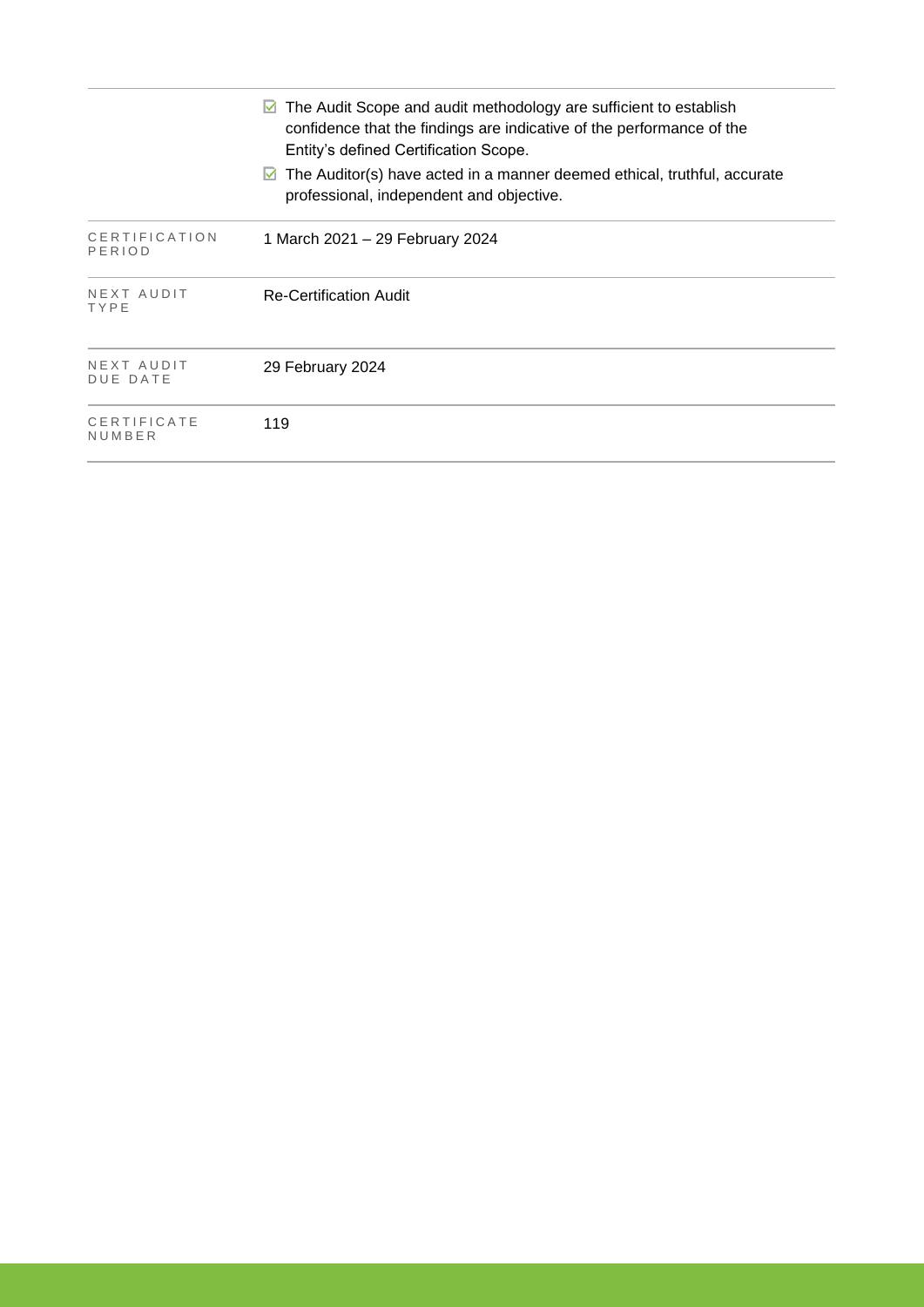## **SUMMARY OF FINDINGS**

| <b>CRITERION</b>                                                                 | RATING      | COMMENT                                                                                                                                                                                                                                                                                                                                                                                                                                                                                                                                                                                                                                                                           |  |
|----------------------------------------------------------------------------------|-------------|-----------------------------------------------------------------------------------------------------------------------------------------------------------------------------------------------------------------------------------------------------------------------------------------------------------------------------------------------------------------------------------------------------------------------------------------------------------------------------------------------------------------------------------------------------------------------------------------------------------------------------------------------------------------------------------|--|
| PRINCIPLE 1 BUSINESS INTEGRITY                                                   |             |                                                                                                                                                                                                                                                                                                                                                                                                                                                                                                                                                                                                                                                                                   |  |
| 1.1 Legal Compliance                                                             | Conformance | The Entity has systems in place to maintain<br>awareness of and ensure compliance with applicable<br>law. It is evident that the Entity monitors the legal<br>requirements that must be met through the IUS<br>Natura System, which constantly monitors the<br>fulfillment and updating of legal requirements. The<br>Entity holds valid ISO 9001 (quality), ISO 14001<br>(environment) and ISO 45001 (occupational health<br>and safety) certificates.                                                                                                                                                                                                                           |  |
| 1.2 Anti-Corruption                                                              | Conformance | The Entity works against corruption in all its forms,<br>including extortion and bribery, consistent with<br>applicable law and prevailing international standards.<br>There is an anti-corruption policy and integrity<br>program in place and it is implemented in the<br>organisation by training and compliance activities.<br>https://www.hydro.com/Document/Index?name=Hydr<br>0%20Code%20of%20Conduct%20EN.pdf&id=55069<br>$\overline{5}$<br>The Code of Conduct is translated into several<br>languages and training and surveys are performed<br>and integrated into the Entity's compliance and<br>management system.                                                   |  |
| 1.3 Code of Conduct                                                              | Conformance | The Entity has implemented a Code of Conduct<br>procedure including principles relevant to<br>environmental, social and governance performance.<br>Each manager is responsible for implementing the<br>Code of Conduct in their team and there are formal<br>processes to train each category of employee at a<br>level that is relevant to them. The Code of Conduct<br>was revised in October 2020. During interviews with<br>employees, knowledge and training were affirmed.<br>The Code of Conduct is available on the website:<br>https://www.hydro.com/en/sustainability/business-<br>integrity-and-responsible-sourcing/compliance-and-<br>integrity/our-code-of-conduct/ |  |
| PRINCIPLE 2 POLICY & MANAGEMENT                                                  |             |                                                                                                                                                                                                                                                                                                                                                                                                                                                                                                                                                                                                                                                                                   |  |
| 2.1a Environmental, Social, and<br>Governance Policy (implement and<br>maintain) | Conformance | The Entity implements and maintains, at relevant<br>levels in the organisation, Environmental, Social and<br>Governance Policies. Several policies exist and can<br>be accessed through this link:<br>https://www.hydro.com/en/about-hydro/corporate-<br>governance/policies-and-tools/<br>A local, integrated policy also exists at the Albras<br>site.                                                                                                                                                                                                                                                                                                                          |  |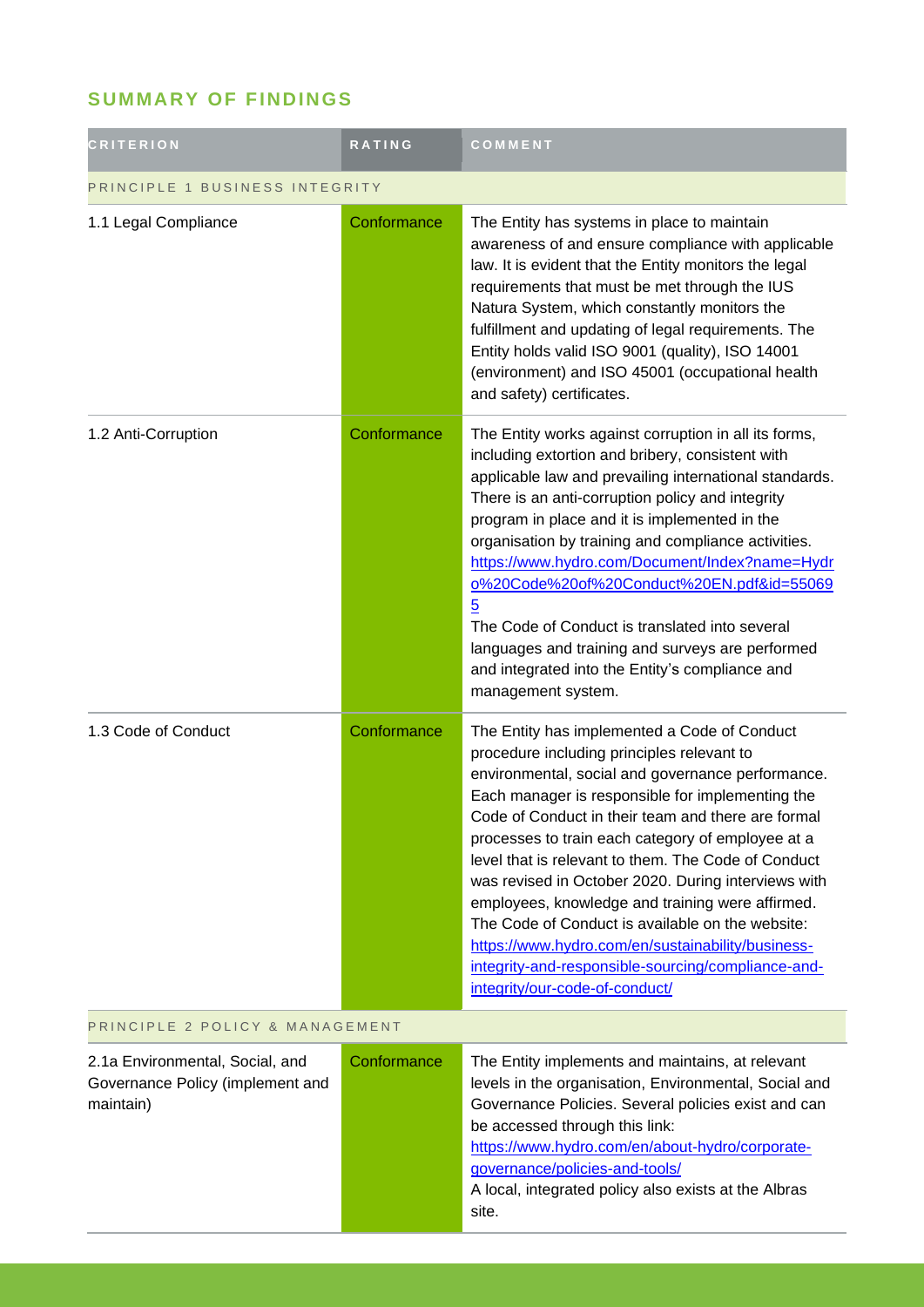| <b>CRITERION</b>                                                              | RATING      | COMMENT                                                                                                                                                                                                                                                                                                                                                                                                                                                                                                                                                                                                                                                                   |
|-------------------------------------------------------------------------------|-------------|---------------------------------------------------------------------------------------------------------------------------------------------------------------------------------------------------------------------------------------------------------------------------------------------------------------------------------------------------------------------------------------------------------------------------------------------------------------------------------------------------------------------------------------------------------------------------------------------------------------------------------------------------------------------------|
| 2.1b Environmental, Social, and<br>Governance Policy (senior<br>management)   | Conformance | The Policies are reviewed and updated on a regular<br>basis and have senior management approval by the<br>President of Albras.                                                                                                                                                                                                                                                                                                                                                                                                                                                                                                                                            |
| 2.1c Environmental, Social, and<br>Governance Policy<br>(communication)       | Conformance | The Entity communicates the Policies internally, for<br>instance on display boards for employees, and<br>externally as appropriate, for instance on the<br>company website:<br>https://www.hydro.com/globalassets/08-about-<br>hydro/hydro-<br>worldwide/brasil/barcarena/albras/politica-de-<br>gestao_rev-24.0720.pdf<br>or on corporate level:<br>https://www.hydro.com/en/about-hydro/corporate-<br>governance/policies-and-tools/                                                                                                                                                                                                                                    |
| 2.2 Leadership                                                                | Conformance | A senior management representative has been<br>nominated to have overall responsibility and authority<br>for ensuring conformance with the requirements of<br>ASI. This is communicated and visualized in the<br>Entity's organisational chart.                                                                                                                                                                                                                                                                                                                                                                                                                           |
| 2.3a Environmental and Social<br><b>Management Systems</b><br>(environmental) | Conformance | The Entity has documented and locally implemented<br>an integrated Environmental Management System<br>and holds a valid ISO 14001 certificate.                                                                                                                                                                                                                                                                                                                                                                                                                                                                                                                            |
| 2.3b Environmental and Social<br>Management Systems (social)                  | Conformance | The Entity has documented and locally implemented<br>integrated Social Management Systems. This<br>consists of, for instance, governance procedures<br>from the corporate division through the code of<br>conduct framework and corporate social<br>responsibility initiatives. A 2020 Progress Report is<br>available on the web:<br>https://www.hydro.com/Document/Index?name=Hydr<br>o%20social%20responsibility%20target%20progress<br>%20report%20Dec2020.pdf&id=567046<br>A corporate social responsibility description is also<br>available on the web:<br>https://www.hydro.com/Document/Index?name=Hydr<br>os%20Social%20Responsibility%20principles&id=30<br>04 |
| 2.4 Responsible Sourcing                                                      | Conformance | The Entity has implemented a Responsible Sourcing<br>Policy covering environmental, social and<br>governance issues and a framework on a<br>responsible supply chain:<br>https://www.hydro.com/Document/Index?name=Corp<br>orate%20social%20responsibility%20in%20the%20s<br>upply%20chain&id=3006 and<br>https://www.hydro.com/en/sustainability/business-                                                                                                                                                                                                                                                                                                               |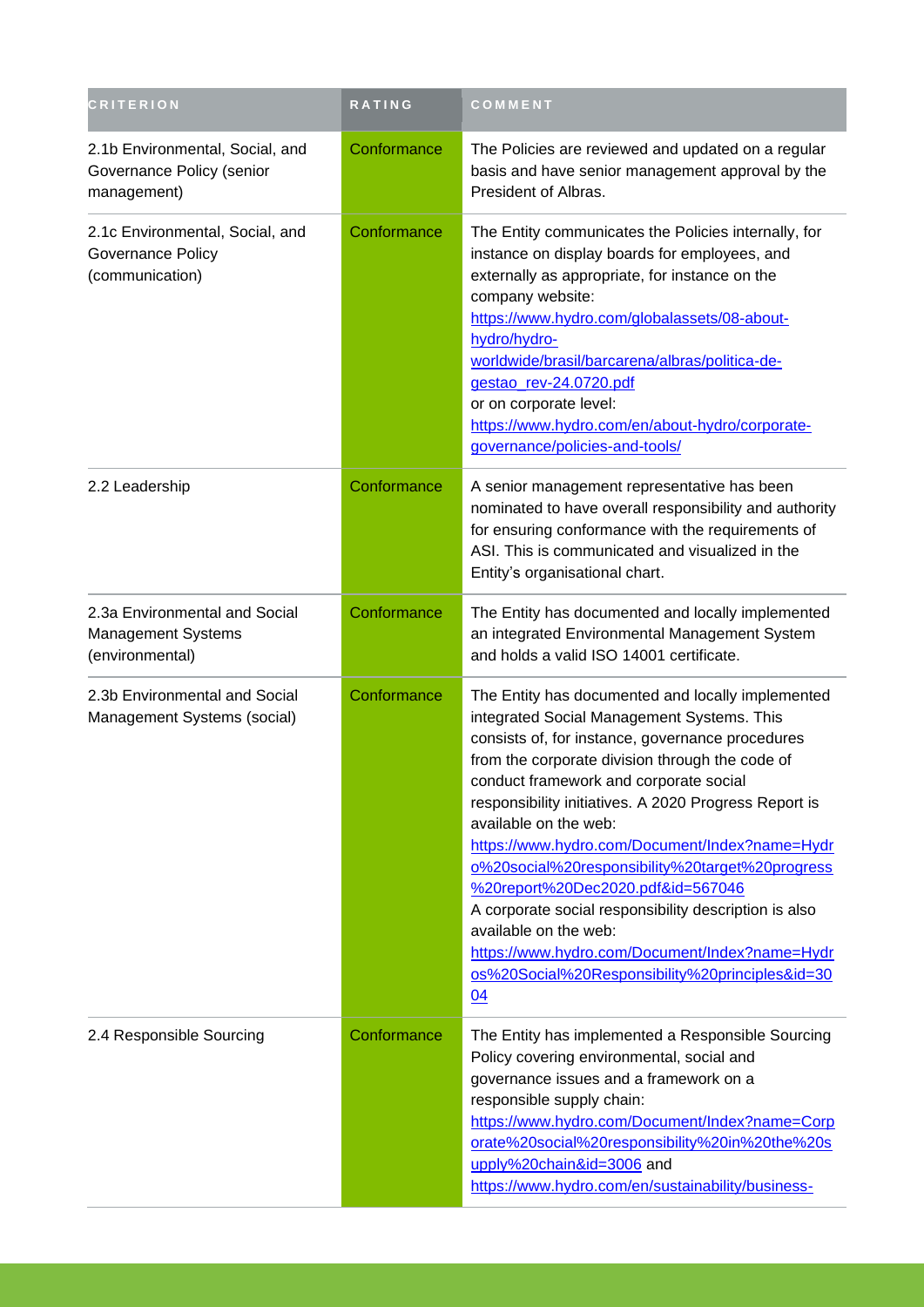| <b>CRITERION</b>                                      | <b>RATING</b> | COMMENT                                                                                                                                                                                                                                                                                                                                                                                                                                                                                                                                                                                                                                                                                                                                                                                                      |
|-------------------------------------------------------|---------------|--------------------------------------------------------------------------------------------------------------------------------------------------------------------------------------------------------------------------------------------------------------------------------------------------------------------------------------------------------------------------------------------------------------------------------------------------------------------------------------------------------------------------------------------------------------------------------------------------------------------------------------------------------------------------------------------------------------------------------------------------------------------------------------------------------------|
|                                                       |               | integrity-and-responsible-sourcing/responsible-<br>supply-chain/                                                                                                                                                                                                                                                                                                                                                                                                                                                                                                                                                                                                                                                                                                                                             |
| 2.5 Impact Assessments                                | Conformance   | The Entity conducts environmental, social, cultural<br>and human rights impact assessments, including a<br>gender analysis, for new projects or major changes<br>to existing facilities. In the Sustainability Report the<br>Entity communicates an impact assessment of the<br>value chain and their contribution to the UN<br>Sustainable Development Goals:<br>https://www.hydro.com/globalassets/07-<br>media/news/2020/october/sustainability-report-for-<br>hydros-operations-in-brazil-2019.pdf<br>The Entity showed even more results and impact<br>studies. A comprehensive external human rights due<br>diligence and impact assessment in the State of Para<br>has been performed and actions on improvement<br>areas addressed. A summary report will be publicly<br>disclosed at a later stage. |
| 2.6 Emergency Response Plan                           | Conformance   | The Entity has site-specific Emergency Response<br>Plans developed in collaboration with potentially<br>affected stakeholder groups such as local<br>communities, workers and their representatives, and<br>relevant agencies.                                                                                                                                                                                                                                                                                                                                                                                                                                                                                                                                                                               |
| 2.7 Mergers and Acquisitions                          | Conformance   | The Entity has reviewed environmental, social and<br>governance issues in the due diligence process for<br>mergers and acquisitions. These elements are<br>governed by the CVP (Capital Value Process).                                                                                                                                                                                                                                                                                                                                                                                                                                                                                                                                                                                                      |
| 2.8 Closure, Decommissioning and<br><b>Divestment</b> | Conformance   | The Entity has processes and procedures to review<br>environmental, social and governance issues related<br>to the planning process for closure, decommissioning<br>and divestment through corporate procedures,<br>principles and guidelines.                                                                                                                                                                                                                                                                                                                                                                                                                                                                                                                                                               |
| PRINCIPLE 3 TRANSPARENCY                              |               |                                                                                                                                                                                                                                                                                                                                                                                                                                                                                                                                                                                                                                                                                                                                                                                                              |
| 3.1 Sustainability Reporting                          | Conformance   | The Entity publicly discloses its governance<br>approach and its material environmental, social and<br>economic impacts in its Annual Administrative Report<br>on their operation, available on the web:<br>https://www.hydro.com/globalassets/relatorio-<br>administracao-albras-2019.pdf<br>The Entity is also part of the recently published<br>Sustainability Report on Hydro's operations in Brazil:<br>https://www.hydro.com/en/media/news/2020/sustaina<br>bility-report-for-hydros-operations-in-brazil-2019/<br>At the corporate level it demonstrates a good<br>overview related to several reporting initiatives,<br>including non-financial, based on thorough analysis                                                                                                                          |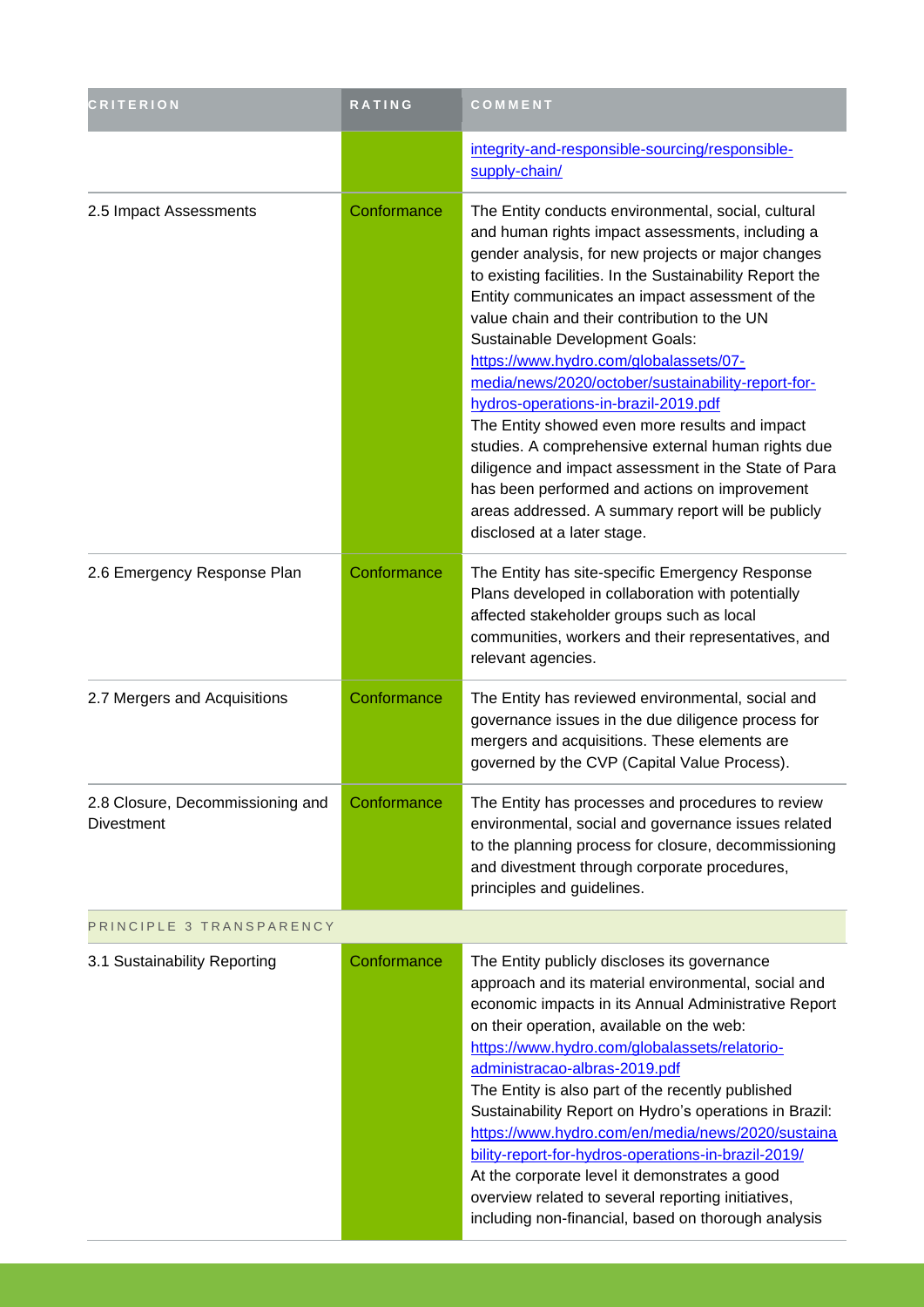| <b>CRITERION</b>                                                          | <b>RATING</b>  | COMMENT                                                                                                                                                                                                                                                                                                                                                                                                                                                                                                                                                                                                                                                                                                                                                                                                                                                                                                                                                                                      |
|---------------------------------------------------------------------------|----------------|----------------------------------------------------------------------------------------------------------------------------------------------------------------------------------------------------------------------------------------------------------------------------------------------------------------------------------------------------------------------------------------------------------------------------------------------------------------------------------------------------------------------------------------------------------------------------------------------------------------------------------------------------------------------------------------------------------------------------------------------------------------------------------------------------------------------------------------------------------------------------------------------------------------------------------------------------------------------------------------------|
|                                                                           |                | of context and stakeholder input. A materiality<br>analysis is the basis for reporting, based on<br>workshops with relevant stakeholders. The GRI<br>Guidelines (Global Reporting Initiative) are identified<br>as best practice and this reporting initiative is<br>implemented. All is included in the Annual Report:<br>https://www.hydro.com/Document/Index?name=Ann<br>ual%20report%202019%20web.pdf&id=506433                                                                                                                                                                                                                                                                                                                                                                                                                                                                                                                                                                          |
| 3.2 Non-compliance and liabilities                                        | Conformance    | The Entity publicly discloses information on<br>significant fines, judgments, penalties and non-<br>monetary sanctions for failure to comply with<br>applicable law through their Sustainability Report on<br>page 255:<br>https://www.hydro.com/Document/Index?name=Ann<br>ual%20report%202019%20web.pdf&id=506433                                                                                                                                                                                                                                                                                                                                                                                                                                                                                                                                                                                                                                                                          |
| 3.3a Payments to governments<br>(legal and contractual)                   | Conformance    | The Entity only makes, or has made on its behalf,<br>payments to governments for legal and/or contractual<br>purposes. This is disclosed in the Sustainability<br>Report on page 83:<br>https://www.hydro.com/globalassets/07-<br>media/news/2020/october/sustainability-report-for-<br>hydros-operations-in-brazil-2019.pdf                                                                                                                                                                                                                                                                                                                                                                                                                                                                                                                                                                                                                                                                 |
| 3.3b Payments to governments<br>(disclosure - bauxite mining)             | Not Applicable | This Criterion is not applicable to the Entity's<br>Certification Scope.                                                                                                                                                                                                                                                                                                                                                                                                                                                                                                                                                                                                                                                                                                                                                                                                                                                                                                                     |
| 3.4 Stakeholder complaints,<br>grievances and requests for<br>information | Conformance    | The Entity has implemented accessible, transparent,<br>understandable and culturally and gender sensitive<br>Complaints Resolution Mechanisms, adequate to<br>address stakeholder complaints, grievances and<br>requests for information relating to its operations.<br>This is accessible through a link on the company<br>website and other local means.<br>The Entity provides a communication channel with<br>external parties including communities, available on<br>the Entity's website. During the audit, five community<br>leaders were interviewed who demonstrate a good<br>level of communication and partnership with the<br>Entity, confirming the knowledge and availability of<br>the direct communication channel via the website:<br>https://www.hydro.com/pt-BR/fale-conosco/canal-<br>direto/<br>A new grievance mechanism in Brazil has been<br>established:<br>https://www.hydro.com/en-<br>US/media/news/2014/hydro-launches-a-new-<br>grievance-mechanism-in-brazil/ |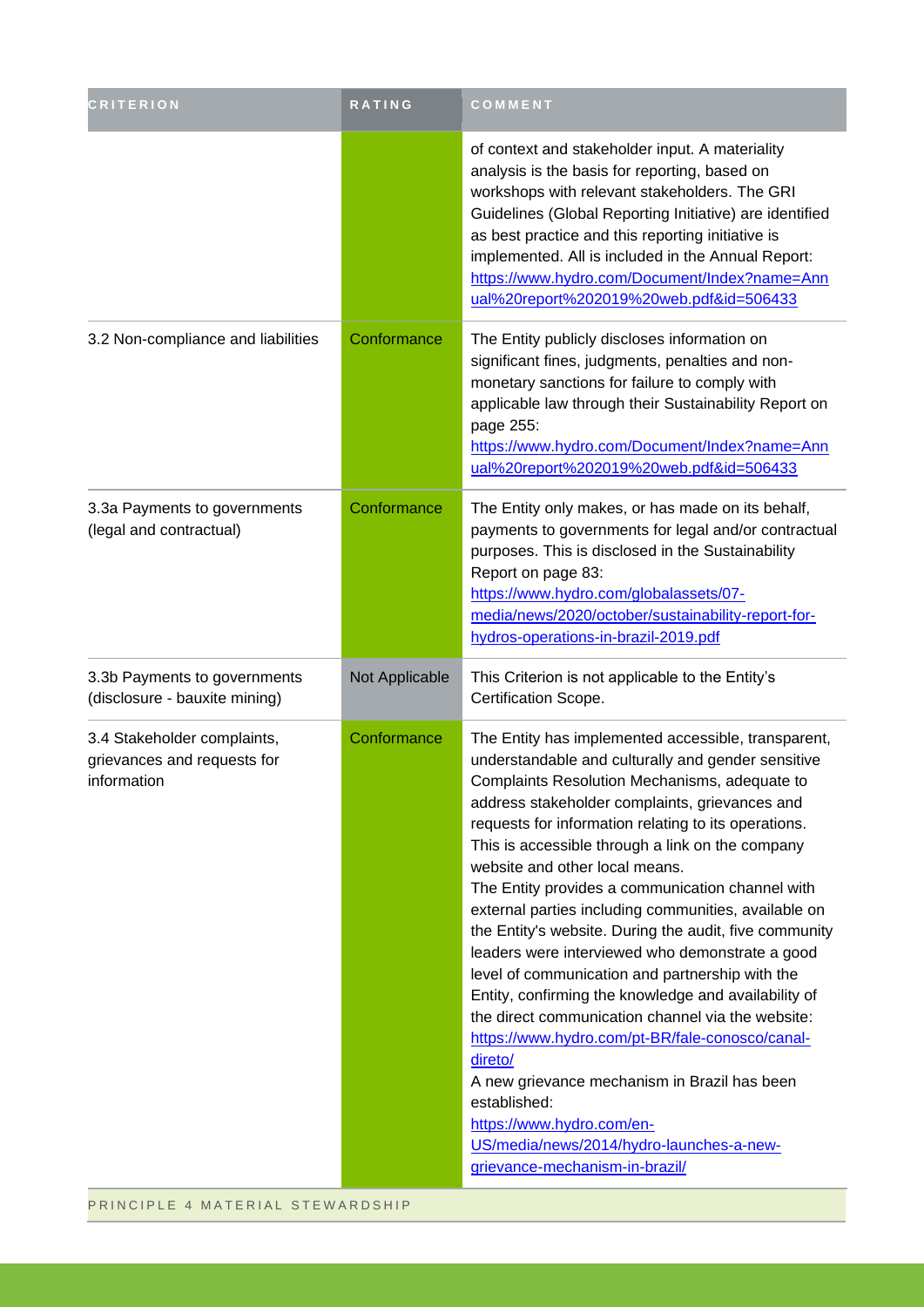| <b>CRITERION</b>                                                      | RATING         | COMMENT                                                                                                                                                                                                                                                                                                                                                                                                                                                                                                                                                                                                                                                                                                                          |
|-----------------------------------------------------------------------|----------------|----------------------------------------------------------------------------------------------------------------------------------------------------------------------------------------------------------------------------------------------------------------------------------------------------------------------------------------------------------------------------------------------------------------------------------------------------------------------------------------------------------------------------------------------------------------------------------------------------------------------------------------------------------------------------------------------------------------------------------|
| 4.1a Environmental Life Cycle<br>Assessment (life cycle impacts)      | Conformance    | The Entity evaluates life cycle impacts of its major<br>product lines for which Aluminium is considered or<br>used. For instance, through Life Cycle Assessment<br>(LCA) studies performed by independent institutions<br>or case by case based on customer interactions and<br>needs.<br>The 2015 Life Cycle Inventory Data and<br>Environmental Metrics (2018) is available via the<br>International Aluminium Institute website:<br>http://www.world-aluminium.org/publications/<br>The LCA report from European Aluminium:<br>https://www.european-aluminium.eu/resource-<br>hub/environmental-profile-report-2018/<br>Other relevant documents:<br>https://www.hydro.com/en/products-and-<br>services/low-carbon-aluminium/ |
| 4.1b Environmental Life Cycle<br>Assessment (cradle to gate)          | Conformance    | The Entity publicly communicates Life Cycle<br>Assessment information through international studies<br>and is a key contributor to analysis and data in this<br>respect.<br>The Sustainability Report maps their impact and<br>contribution to the UN Sustainable Development<br>Goals for the indicators most relevant in their area of<br>influence and value chain impacts. See annual report<br>page 15-18:<br>https://www.hydro.com/Document/Index?name=Sust<br>ainability%20report%20for%20Hydro%27s%20opera<br>tions%20in%20Brazil%202019.pdf&id=563715                                                                                                                                                                   |
| 4.1c Environmental Life Cycle<br>Assessment (public<br>communication) | Conformance    | The Entity publicly communicates Life Cycle<br>Assessment information through international studies<br>available on the internet, including:<br>LCA-report from International Aluminium Institute:<br>http://www.world-<br>aluminium.org/media/filer_public/2017/06/28/lca_rep<br>ort_2015_final.pdf<br>LCA-report from European Aluminium:<br>https://www.european-aluminium.eu/resource-<br>hub/environmental-profile-report-2018/                                                                                                                                                                                                                                                                                             |
| 4.2 Product design                                                    | Not Applicable | This Criterion is not applicable to the Entity's<br>Certification Scope.                                                                                                                                                                                                                                                                                                                                                                                                                                                                                                                                                                                                                                                         |
| 4.3a Aluminium Process Scrap<br>(targets)                             | Conformance    | The Entity has established strategies minimizing<br>process scrap. Targets on reducing waste and scrap,<br>supporting a circular economy thinking are well<br>established. All internal process scrap is recycled at<br>site.                                                                                                                                                                                                                                                                                                                                                                                                                                                                                                    |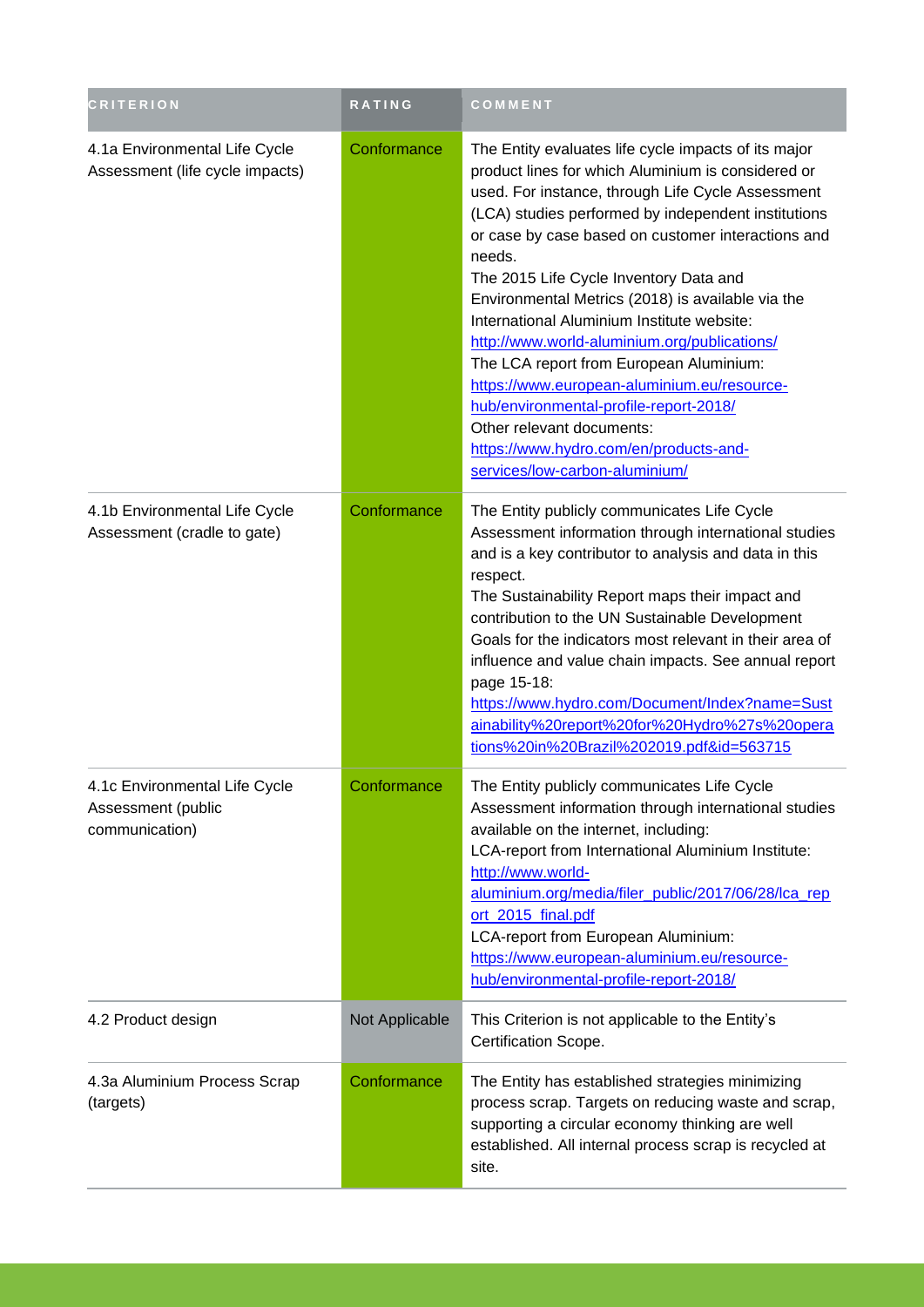| <b>CRITERION</b>                                                            | <b>RATING</b> | COMMENT                                                                                                                                                                                                                                                                                                                                                                                                                                                                                                                                                                                   |
|-----------------------------------------------------------------------------|---------------|-------------------------------------------------------------------------------------------------------------------------------------------------------------------------------------------------------------------------------------------------------------------------------------------------------------------------------------------------------------------------------------------------------------------------------------------------------------------------------------------------------------------------------------------------------------------------------------------|
| 4.3b Aluminium Process Scrap<br>(alloy separation)                          | Conformance   | The Entity has established good systems and<br>processes to separate aluminium alloys and grades<br>for recycling.                                                                                                                                                                                                                                                                                                                                                                                                                                                                        |
| 4.4a Collection and recycling of<br>products at end-of-life (strategy)      | Conformance   | The corporate, which the Entity is a part and<br>operationally controlled, aims to advocate aluminium<br>as a building block for the low-carbon circular<br>economy, continues to reduce its environmental<br>footprint and has targets to increase recycling of<br>post-consumer scrap. At the moment the site Albras<br>does not recycle external scrap.                                                                                                                                                                                                                                |
| 4.4b Collection and recycling of<br>products at end-of-life<br>(engagement) | Conformance   | The corporate, which the Entity is a part, is engaging<br>in different recycling initiatives and increasing its<br>capacity to process post-consumer scrap. The<br>production of Hydro Circal (75 percent post-<br>consumer recycled content) is a good example of<br>this:<br>https://www.hydro.com/en-<br>NO/aluminium/products/low-carbon-aluminium/hydro-<br>circal/<br>At the moment the Albras site is not engaged in<br>concrete initiatives on collecting and recycling of end<br>of life aluminium.                                                                              |
| PRINCIPLE 5 GREENHOUSE GAS EMISSIONS                                        |               |                                                                                                                                                                                                                                                                                                                                                                                                                                                                                                                                                                                           |
| 5.1 Disclosure of GHG emissions<br>and energy use                           | Conformance   | The Entity discloses GHG emissions and energy use<br>in their environmental reporting as part of the<br>Sustainability Report, on pages 49-51 and page 52,<br>and through a third-party verified carbon footprint<br>claim:<br>https://www.hydro.com/globalassets/07-<br>media/news/2020/october/sustainability-report-for-<br>hydros-operations-in-brazil-2019.pdf<br>https://www.hydro.com/en/products/low-carbon-<br>aluminium-hydro-4.0-and-hydro-75r/<br>The Entity also takes part in the Brazilian GHG<br>Protocol Program and the reported emissions are<br>third party verified. |
| 5.2 GHG emissions reductions                                                | Conformance   | The Entity has an ambitious target and strategy<br>related to GHG emission reductions, both in the short<br>term and long term. Different roadmaps, projects and<br>initiatives supports this strategy and is disclosed in<br>the Sustainability Report on, for instance, page 7 and<br>14:<br>https://www.hydro.com/Document/Index?name=Sust<br>ainability%20report%20for%20Hydro%27s%20opera<br>tions%20in%20Brazil%202019.pdf&id=563715                                                                                                                                                |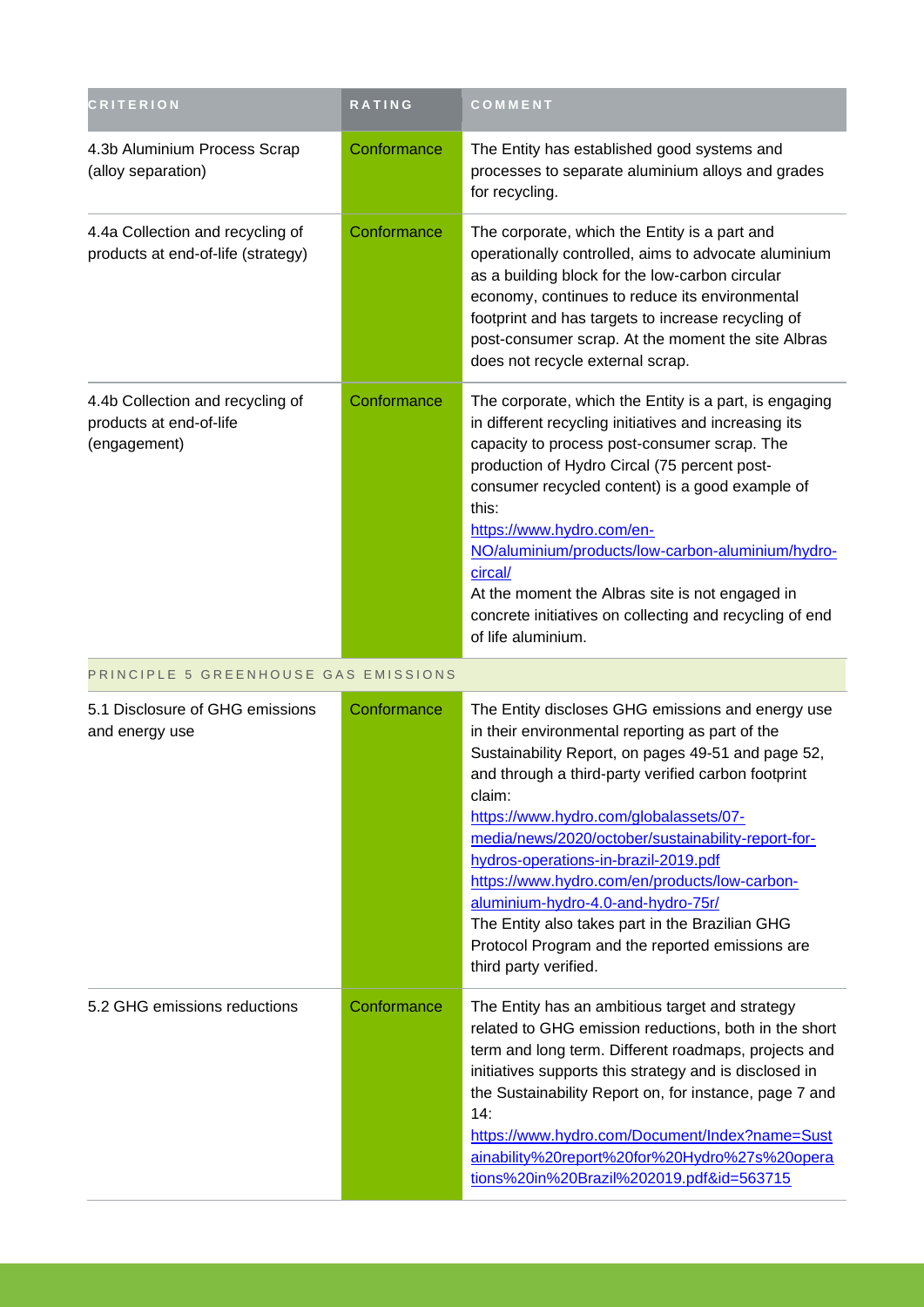| <b>CRITERION</b>                                                        | <b>RATING</b> | COMMENT                                                                                                                                                                                                                                                                                                                                                                                                                                                                                                                                                                                                                                                 |
|-------------------------------------------------------------------------|---------------|---------------------------------------------------------------------------------------------------------------------------------------------------------------------------------------------------------------------------------------------------------------------------------------------------------------------------------------------------------------------------------------------------------------------------------------------------------------------------------------------------------------------------------------------------------------------------------------------------------------------------------------------------------|
| 5.3a Aluminium Smelting<br>(management system)                          | Conformance   | The Entity has a comprehensive management<br>system to control and limit GHG emissions. Through<br>participation in the Brazilian GHG Protocol Program<br>the Entity's reported emissions are annually<br>assessed by a third party.                                                                                                                                                                                                                                                                                                                                                                                                                    |
| 5.3b Aluminium Smelting (up to<br>and including 2020)                   | Conformance   | The Entity can demonstrate that average direct and<br>indirect emissions from the smelter within the scope<br>is well below 8 tonnes CO <sub>2</sub> -eq per metric ton<br>Aluminium, as disclosed in the Sustainability Report<br>on pages 49 and 50:<br>https://www.hydro.com/globalassets/07-<br>media/news/2020/october/sustainability-report-for-<br>hydros-operations-in-brazil-2019.pdf<br>The Entity is qualified to produce the Reduxa product<br>stating a carbon footprint of less than 4.0kg CO <sub>2</sub> -eq<br>per kg of aluminium. See more on this link:<br>https://www.hydro.com/en/products-and-<br>services/low-carbon-aluminium/ |
| 5.3c Aluminium Smelting (after<br>2020)                                 | Conformance   | The Entity has no plans to start up aluminium<br>smelters after 2020 where the emissions from<br>production is at a level above 8 tonnes CO2-eq per<br>metric tonne aluminium.                                                                                                                                                                                                                                                                                                                                                                                                                                                                          |
| PRINCIPLE 6 EMISSIONS, EFFLUENTS AND WASTE                              |               |                                                                                                                                                                                                                                                                                                                                                                                                                                                                                                                                                                                                                                                         |
| 6.1 Emissions to Air                                                    | Conformance   | The Entity has good systems and procedures to<br>report on emissions to air to regulators and internally<br>to group level. The Sustainability Report 2019<br>highlights emissions to air and programs to reduce<br>the impact on pages 38, 49-51:<br>https://www.hydro.com/globalassets/07-<br>media/news/2020/october/sustainability-report-for-<br>hydros-operations-in-brazil-2019.pdf                                                                                                                                                                                                                                                              |
| 6.2 Discharges to Water                                                 | Conformance   | The Entity has good systems and procedures to<br>report on discharges to water to regulators and<br>internally to group level. The aggregated<br>performance is presented in the Sustainability Report<br>on pages 15-17:<br>https://www.hydro.com/globalassets/07-<br>media/news/2020/october/sustainability-report-for-<br>hydros-operations-in-brazil-2019.pdf                                                                                                                                                                                                                                                                                       |
| 6.3a Assessment and Management<br>of Spills and Leakage<br>(assessment) | Conformance   | The Entity regularly assesses major risk related to<br>environmental aspects, potential spills and leakage<br>from the production processes. The Entity is ISO<br>14001 certified.                                                                                                                                                                                                                                                                                                                                                                                                                                                                      |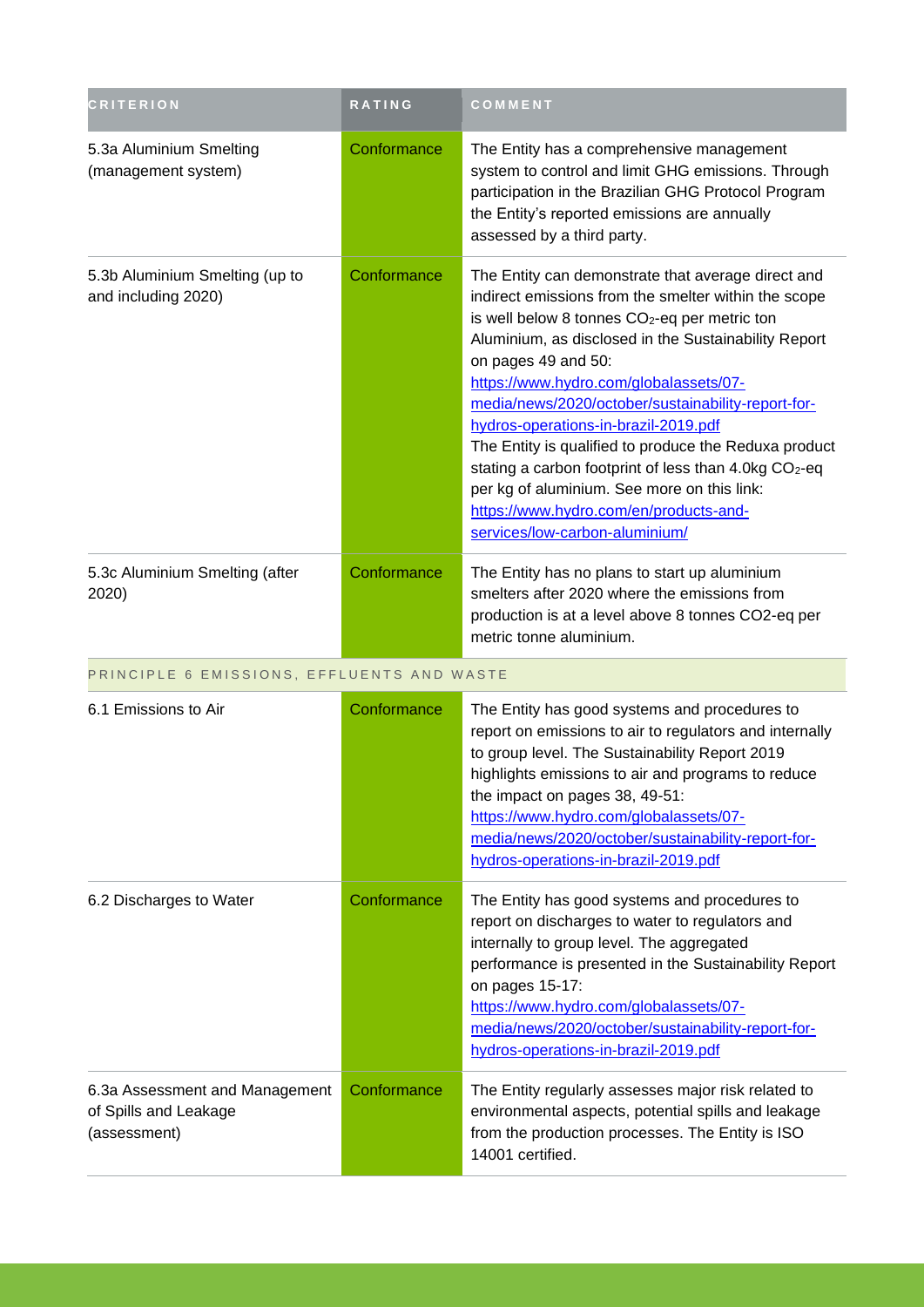| <b>CRITERION</b>                                                        | <b>RATING</b>         | COMMENT                                                                                                                                                                                                                                                                                                                                                                                                           |
|-------------------------------------------------------------------------|-----------------------|-------------------------------------------------------------------------------------------------------------------------------------------------------------------------------------------------------------------------------------------------------------------------------------------------------------------------------------------------------------------------------------------------------------------|
| 6.3b Assessment and Management<br>of Spills and Leakage<br>(management) | Conformance           | The Entity has extensive plans, compliance controls<br>and a monitoring programme in place to prevent and<br>detect spills and leakage.                                                                                                                                                                                                                                                                           |
| 6.4a Reporting of Spills (immediate<br>disclosure)                      | Conformance           | The Entity has systems to report and communicate to<br>affected parties about potential impacts of significant<br>spills. Emergency response plans are established<br>and regularly reviewed and tested.                                                                                                                                                                                                          |
| 6.4b Reporting of Spills (regular<br>reporting)                         | Conformance           | The Entity has good systems and a reporting culture<br>to address and disclose potential significant spills.<br>This is transparently reported in the Sustainability<br>Report on page 51. There were no spills reported<br>from the Entity in the 2019 reporting period.<br>https://www.hydro.com/globalassets/07-<br>media/news/2020/october/sustainability-report-for-<br>hydros-operations-in-brazil-2019.pdf |
| 6.5a Waste management and<br>reporting (strategy)                       | Conformance           | The Entity has a waste management strategy<br>focusing on waste mitigation, recycling and reuse.<br>Several projects and investment on recycling and<br>reuse are implemented.                                                                                                                                                                                                                                    |
| 6.5b Waste management and<br>reporting (disclosure)                     | Conformance           | The Entity publicly discloses waste generation and<br>disposals in the Sustainability Report on pages 56-<br>57:<br>https://www.hydro.com/globalassets/07-<br>media/news/2020/october/sustainability-report-for-<br>hydros-operations-in-brazil-2019.pdf                                                                                                                                                          |
| 6.6a Bauxite Residue (storage<br>construction)                          | <b>Not Applicable</b> | This Criterion is not applicable to the Entity's<br>Certification Scope.                                                                                                                                                                                                                                                                                                                                          |
| 6.6b Bauxite Residue (integrity<br>checks and controls)                 | Not Applicable        | This Criterion is not applicable to the Entity's<br>Certification Scope.                                                                                                                                                                                                                                                                                                                                          |
| 6.6c Bauxite Residue (water<br>discharge)                               | Not Applicable        | This Criterion is not applicable to the Entity's<br>Certification Scope.                                                                                                                                                                                                                                                                                                                                          |
| 6.6d Bauxite Residue (marine and<br>aquatic environments)               | Not Applicable        | This Criterion is not applicable to the Entity's<br>Certification Scope.                                                                                                                                                                                                                                                                                                                                          |
| 6.6e Bauxite Residue (state of the<br>art technologies)                 | Not Applicable        | This Criterion is not applicable to the Entity's<br>Certification Scope.                                                                                                                                                                                                                                                                                                                                          |
| 6.6f Bauxite Residue (remediation)                                      | Not Applicable        | This Criterion is not applicable to the Entity's<br>Certification Scope.                                                                                                                                                                                                                                                                                                                                          |
| 6.7a Spent Pot Lining (SPL)<br>(storage and management)                 | Conformance           | The Entity has established processes and barriers to<br>handle spent pot lining in a safe way to prevent<br>leachate. The storage area is under a roof.                                                                                                                                                                                                                                                           |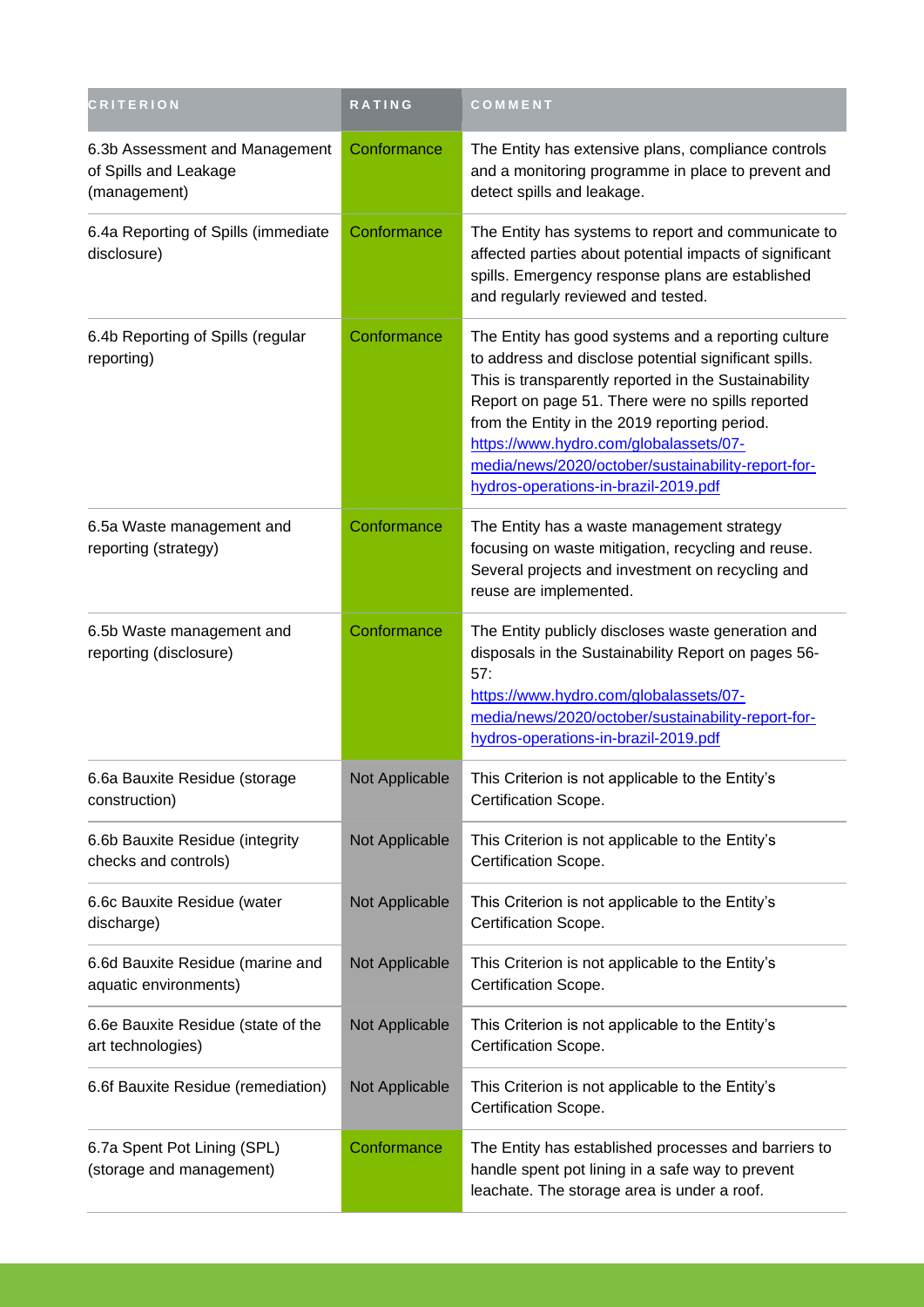| <b>CRITERION</b>                                                 | RATING      | COMMENT                                                                                                                                                                                                                                                                                                                                                                                              |
|------------------------------------------------------------------|-------------|------------------------------------------------------------------------------------------------------------------------------------------------------------------------------------------------------------------------------------------------------------------------------------------------------------------------------------------------------------------------------------------------------|
| 6.7b Spent Pot Lining (SPL)<br>(recovery and recycling)          | Conformance | The Entity has projects and set targets to optimize<br>processes for recovery and recycling of carbon and<br>refractory materials from spent pot lining. The Entity<br>recycles spent pot lining in a cement plant and are<br>working to extend pot liner lifetime to reduce waste.                                                                                                                  |
| 6.7c Spent Pot Lining (SPL)<br>(Untreated SPL)                   | Conformance | The Entity can demonstrate good spent pot lining<br>management practice and no untreated spent pot<br>lining is sent to landfill where there is potential for<br>adverse environmental effects. The Entity delivers<br>treated spent pot lining to the cement industry.                                                                                                                              |
| 6.7d Spent Pot Lining (SPL)<br>(review of alternatives)          | Conformance | The Entity has a waste strategy to reduce waste to<br>landfill. The spent pot lining treatment process is<br>reviewed annually and a project has been<br>established to optimize processes for recovery and<br>recycling of carbon and refractory materials from<br>spent pot lining. The Entity recycles spent pot lining<br>in a cement plant and is currently working to reduce<br>the stockpile. |
| 6.7e Spent Pot Lining (SPL)<br>(marine and aquatic environments) | Conformance | The Entity's untreated spent pot lining is stored<br>indoors. No spent pot lining is discharged to marine<br>or aquatic environments.                                                                                                                                                                                                                                                                |
| 6.8a Dross (recovery)                                            | Conformance | The Entity maximises the recovery of aluminium by<br>sending dross for processing and no dross or dross<br>residue is sent to landfill.                                                                                                                                                                                                                                                              |
| 6.8b Dross (recycling)                                           | Conformance | The Entity maximises the recovery of aluminium by<br>sending dross for processing and no dross or dross<br>residue is sent to landfill.                                                                                                                                                                                                                                                              |
| 6.8c Dross (review of alternatives)                              | Conformance | The Entity maximises the recovery of aluminium by<br>sending dross for processing and no dross or dross<br>residue is sent to landfill.                                                                                                                                                                                                                                                              |
| PRINCIPLE 7 WATER STEWARDSHIP                                    |             |                                                                                                                                                                                                                                                                                                                                                                                                      |
| 7.1a Water assessment (mapping)                                  | Conformance | The Entity has mapped its water withdrawal and use<br>by source and type. All water withdrawal is in<br>accordance with maximum limits given by regulator<br>and without risk for hydrographic basins.                                                                                                                                                                                               |
| 7.1b Water assessment (risk<br>assessment)                       | Conformance | The Entity has assessed risks related to operational,<br>internal and external risk in their area of influence.<br>A groundwater withdrawal permit is based on risk<br>and assessments in the area of influence where the<br>Entity operates:<br>http://monitoramento.semas.pa.gov.br/simlam/Gerar<br>PdfTituloAtivo.aspx?numero titulo=3303&codigo mo<br>delo_titulo=39                             |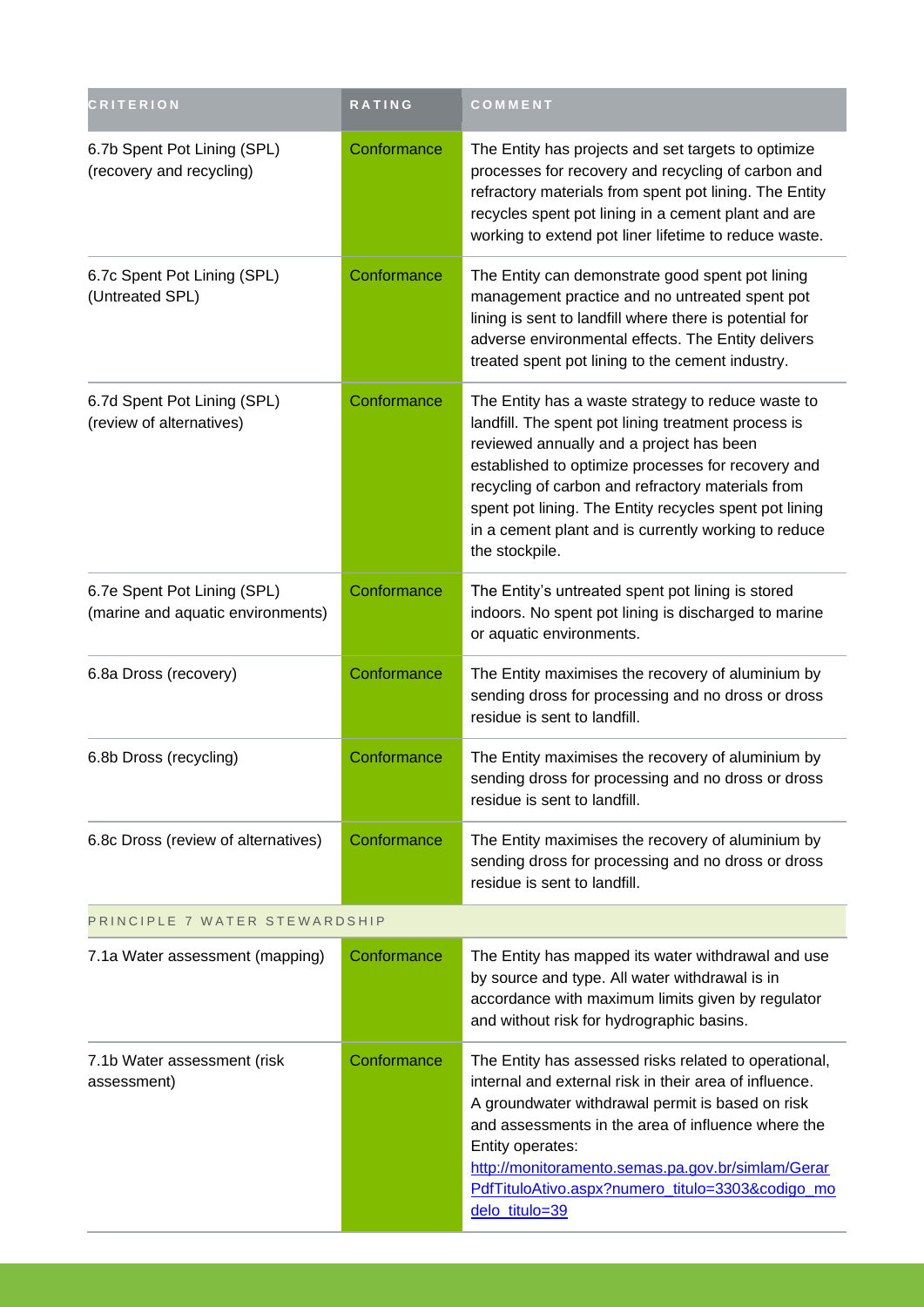| <b>CRITERION</b>                                            | RATING      | COMMENT                                                                                                                                                                                                                                                                                                                                                                                                                                                                                                                                                                                                                                                                                                                                                                                         |
|-------------------------------------------------------------|-------------|-------------------------------------------------------------------------------------------------------------------------------------------------------------------------------------------------------------------------------------------------------------------------------------------------------------------------------------------------------------------------------------------------------------------------------------------------------------------------------------------------------------------------------------------------------------------------------------------------------------------------------------------------------------------------------------------------------------------------------------------------------------------------------------------------|
| 7.2a Water management<br>(management plans)                 | Conformance | The Entity has a water treatment plant installed.<br>Targets on reduction of water consumption are<br>established with actions and many improvements<br>performed. A closed loop with installed cooling<br>towers has reduced the water withdrawal and use<br>significantly in recent years.                                                                                                                                                                                                                                                                                                                                                                                                                                                                                                    |
| 7.2b Water management<br>(monitoring)                       | Conformance | The Entity has established programs and controls to<br>monitor the effectiveness of their plans, including a<br>water consumption control program and regular<br>reporting to relevant environmental authority as<br>instructed by the water withdrawal permit.<br>The Entity is supporting the Sustainable<br>Development Goals and have identified water<br>stewardship as a prioritized topic of their operation.                                                                                                                                                                                                                                                                                                                                                                            |
| 7.3 Disclosure of water usage and<br>risks                  | Conformance | The Entity is reporting on water withdrawal and use<br>and water related risks in the Sustainability Report on<br>pages 16 and 54:<br>https://www.hydro.com/globalassets/07-<br>media/news/2020/october/sustainability-report-for-<br>hydros-operations-in-brazil-2019.pdf<br>At corporate level, the Entity is supporting the UN<br>Sustainable Development Goals and have identified<br>water stewardship as a prioritized topic of their<br>operation.                                                                                                                                                                                                                                                                                                                                       |
| PRINCIPLE 8 BIODIVERSITY                                    |             |                                                                                                                                                                                                                                                                                                                                                                                                                                                                                                                                                                                                                                                                                                                                                                                                 |
| 8.1 Biodiversity assessment                                 | Conformance | The Entity has assessed the risk and materiality of<br>impacts on biodiversity from the land use and<br>activities in the Entity's area of influence. The Entity<br>cooperates with academic institutes to increase the<br>knowledge and secure a science-based approach.<br>Information is provided in the Sustainability Report<br>on pages 15 and 16:<br>https://www.hydro.com/globalassets/07-<br>media/news/2020/october/sustainability-report-for-<br>hydros-operations-in-brazil-2019.pdf<br>A joint study, called the Barcarena Baseline & Effect<br>Study - BES, has established between the major<br>companies in the region and supported by the<br>environmental regulator SEMAS. A major part of the<br>project scope is to investigate impacts on<br>ecosystems, flora and fauna. |
| 8.2a Biodiversity management<br>(biodiversity action plans) | Conformance | The Entity is ISO 14001 certified and is assessing<br>environmental and biodiversity impacts in their area<br>of influence. The Albras production site is part of the<br>Hydro corporate group and neighbor to the Hydro<br>refinery, Alunorte, and biodiversity assessments,                                                                                                                                                                                                                                                                                                                                                                                                                                                                                                                   |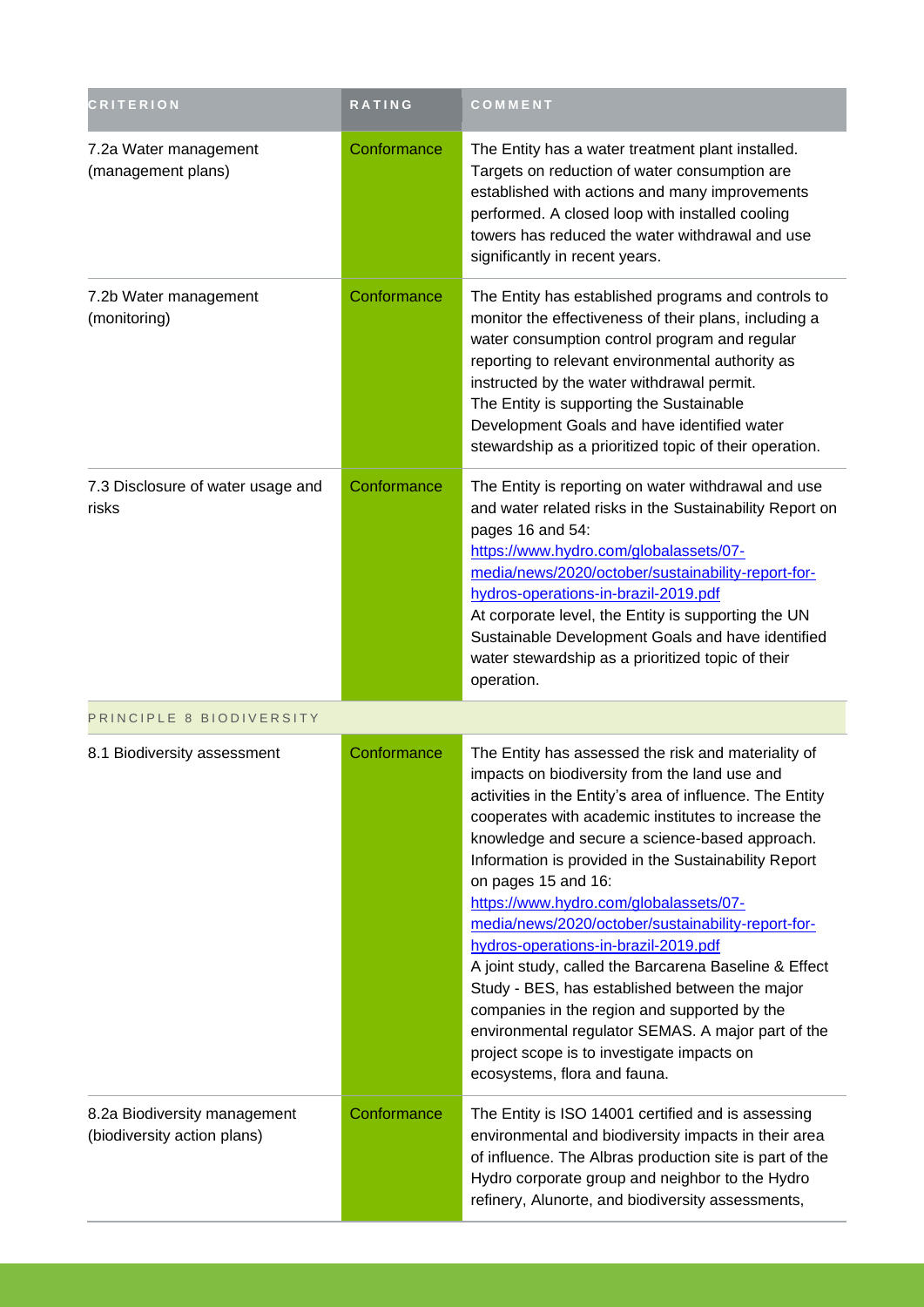| <b>CRITERION</b>                                                                          | RATING         | COMMENT                                                                                                                                                                                                                                                                                                                                                                                                                                                                                                                                                                                                  |
|-------------------------------------------------------------------------------------------|----------------|----------------------------------------------------------------------------------------------------------------------------------------------------------------------------------------------------------------------------------------------------------------------------------------------------------------------------------------------------------------------------------------------------------------------------------------------------------------------------------------------------------------------------------------------------------------------------------------------------------|
|                                                                                           |                | targets and improvements are a joint effort. The audit<br>raised an improvement suggestion for the Entity to<br>be more concrete on setting targets regarding the<br>smelters contribution to improved biodiversity. This<br>will be address in the future after the effect study<br>project, described in 8.1, is finalized. Pages 15 and<br>16 of the Sustainability Report discusses biodiversity<br>in more detail with regards to the operations in Brazil:<br>https://www.hydro.com/globalassets/07-<br>media/news/2020/october/sustainability-report-for-<br>hydros-operations-in-brazil-2019.pdf |
| 8.2b Biodiversity management<br>(consultation and mitigation<br>hierarchy)                | Conformance    | The Entity participates in different global initiatives,<br>for instance, ICMM (International Council on Mining<br>and Metals). In its Sustainability Report, the Entity<br>discloses their action plans, targets and initiatives<br>related to biodiversity challenges. When entering into<br>new projects and activities the Entity has established<br>guidance that can be reviewed on the webpage:<br>https://www.hydro.com/Document/Index?name=Guid<br>ance%20note%20on%20biodiversity&id=3012                                                                                                      |
| 8.2c Biodiversity management<br>(reporting)                                               | Conformance    | The Entity participates in different global initiatives,<br>for instance, ICMM (International Council on Mining<br>and Metals). In its Sustainability Report, the Entity<br>discloses their action plans, targets and initiatives<br>related to Biodiversity challenges. The achieved<br>biodiversity outcomes are discussed in on pages 15<br>and 58:<br>https://www.hydro.com/globalassets/07-<br>media/news/2020/october/sustainability-report-for-<br>hydros-operations-in-brazil-2019.pdf                                                                                                           |
| 8.3 Alien Species                                                                         | Conformance    | The Entity has implemented procedures and<br>guidance on environmental and product stewardship<br>addressing topics such as biodiversity and alien<br>species.                                                                                                                                                                                                                                                                                                                                                                                                                                           |
| 8.4a Commitment to "No Go" in<br>World Heritage properties<br>(exploration and new mines) | Not Applicable | This Criterion is not applicable to the Entity's<br>Certification Scope.                                                                                                                                                                                                                                                                                                                                                                                                                                                                                                                                 |
| 8.4b Commitment to "No Go" in<br>World Heritage properties (existing<br>operations)       | Not Applicable | This Criterion is not applicable to the Entity's<br>Certification Scope.                                                                                                                                                                                                                                                                                                                                                                                                                                                                                                                                 |
| 8.5a Mine rehabilitation (best<br>available techniques)                                   | Not Applicable | This Criterion is not applicable to the Entity's<br>Certification Scope.                                                                                                                                                                                                                                                                                                                                                                                                                                                                                                                                 |
| 8.5b Mine rehabilitation (financial<br>provisions)                                        | Not Applicable | This Criterion is not applicable to the Entity's<br>Certification Scope.                                                                                                                                                                                                                                                                                                                                                                                                                                                                                                                                 |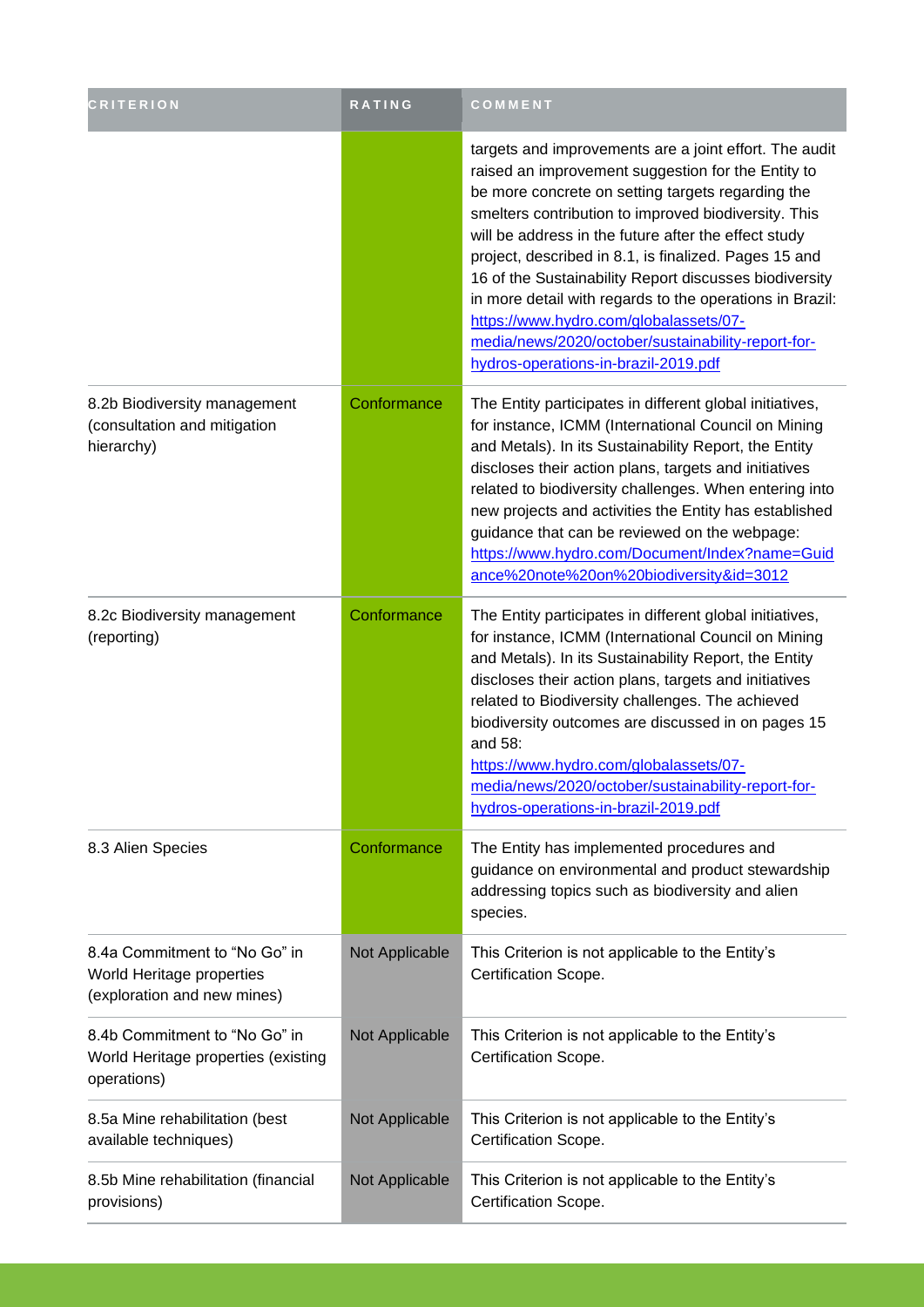| <b>CRITERION</b>                                 | <b>RATING</b> | COMMENT                                                                                                                                                                                                                                                                                                                                                                                                                                                                                                                                                                                                                                                                                                                                                                                                                                                                                                                                                                                                                                                                                                                                           |
|--------------------------------------------------|---------------|---------------------------------------------------------------------------------------------------------------------------------------------------------------------------------------------------------------------------------------------------------------------------------------------------------------------------------------------------------------------------------------------------------------------------------------------------------------------------------------------------------------------------------------------------------------------------------------------------------------------------------------------------------------------------------------------------------------------------------------------------------------------------------------------------------------------------------------------------------------------------------------------------------------------------------------------------------------------------------------------------------------------------------------------------------------------------------------------------------------------------------------------------|
| PRINCIPLE 9 HUMAN RIGHTS                         |               |                                                                                                                                                                                                                                                                                                                                                                                                                                                                                                                                                                                                                                                                                                                                                                                                                                                                                                                                                                                                                                                                                                                                                   |
| 9.1a Human Rights Due Diligence<br>(policy)      | Conformance   | The Entity has established a Human Rights Policy.<br>Locally, at the Albras plant, an integrated policy is<br>implemented addressing social and human rights for<br>workers and suppliers. At corporate level, a specific<br>Human Rights Policy is implemented:<br>https://www.hydro.com/globalassets/08-about-<br>hydro/corporate-governance/hydros-human-rights-<br>policy.pdf                                                                                                                                                                                                                                                                                                                                                                                                                                                                                                                                                                                                                                                                                                                                                                 |
| 9.1b Human Rights Due Diligence<br>(process)     | Conformance   | The Entity shows very good practice in this area, with<br>an extensive human risk mapping carried out with the<br>Danish Institute for Human Rights, on the entirety of<br>their supply chain including business partners and<br>subcontractors, detailed by country and site, with a<br>focus on the upstream and downstream value chain<br>of the Hydro Business Areas.<br>The Entity's framework for human rights<br>management was reviewed in 2019 and reports<br>analyzed in 2019-2020. The results and<br>improvements addressed are highlighted in the<br>Sustainability Report on pages 22-24:<br>https://www.hydro.com/globalassets/07-<br>media/news/2020/october/sustainability-report-for-<br>hydros-operations-in-brazil-2019.pdf                                                                                                                                                                                                                                                                                                                                                                                                   |
| 9.1c Human Rights Due Diligence<br>(remediation) | Conformance   | The Entity respects human rights and observes the<br>UN Guiding Principles on Business and Human<br>Rights in ways appropriate to their size and<br>circumstances. An extensive human rights risk<br>mapping has been carried out by the Danish Institute<br>for Human Rights, on the entirety of the Entity's<br>supply chain including business partners and sub-<br>contractors:<br>https://www.humanrights.dk/sites/humanrights.dk/file<br>s/media/migrated/hydro_report_january_2017.pdf<br>https://www.hydro.com/en/media/news/2017/hydro-<br>among-top-ten-in-international-survey-on-human-<br>rights/<br>The Entity has extensive programs to cooperate with<br>stakeholders where the Entity operates. On the web<br>the Entity shows their commitment and programs and<br>some of the important highlights are addressed in the<br>Annual Report on page 26:<br>https://www.hydro.com/en/media/on-the-agenda/the-<br>alunorte-situation/our-commitments/<br>https://www.hydro.com/Document/Index?name=2018<br>%20Annual%20report.pdf&id=8525<br>The Entity's framework for human rights<br>management was reviewed in 2019 and reports |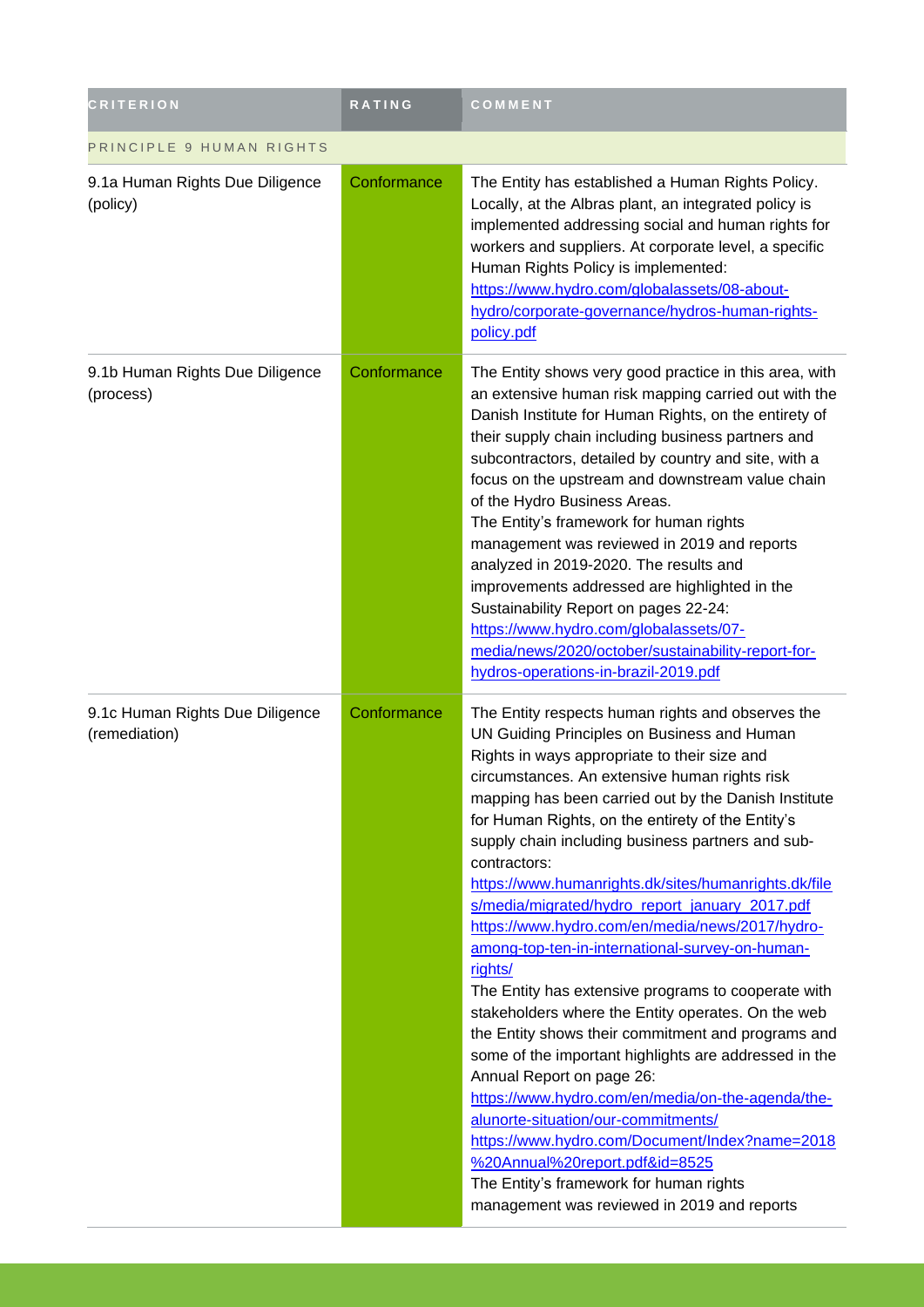| <b>CRITERION</b>                                 | RATING         | COMMENT                                                                                                                                                                                                                                                                                                                                                                                                                                                                                      |
|--------------------------------------------------|----------------|----------------------------------------------------------------------------------------------------------------------------------------------------------------------------------------------------------------------------------------------------------------------------------------------------------------------------------------------------------------------------------------------------------------------------------------------------------------------------------------------|
|                                                  |                | analyzed in 2019-2020. The results and<br>improvements addressed are highlighted in the<br>Sustainability Report on pages 22-24:<br>https://www.hydro.com/globalassets/07-<br>media/news/2020/october/sustainability-report-for-<br>hydros-operations-in-brazil-2019.pdf                                                                                                                                                                                                                     |
| 9.2 Women's Rights                               | Conformance    | The Entity's Code of Conduct clearly states the<br>equality between genders and it is working to raise<br>the share of women in the workforce, see page 12:<br>https://www.hydro.com/Document/Index?name=Hydr<br>0%20Code%20of%20Conduct%20EN.pdf&id=55069<br>$\overline{5}$                                                                                                                                                                                                                 |
| 9.3 Indigenous Peoples                           | Not Applicable | This Criterion is not applicable to the Entity's<br>Certification Scope due to no Indigenous People in<br>the area where the Entity operates.                                                                                                                                                                                                                                                                                                                                                |
| 9.4 Free, Prior, and Informed<br>Consent (FPIC)  | Not Applicable | This Criterion is not applicable to the Entity's<br>Certification Scope due to no Indigenous People in<br>the area where the Entity operates.                                                                                                                                                                                                                                                                                                                                                |
| 9.5 Cultural and sacred heritage                 | Conformance    | The Entity has processes and guidelines to<br>cooperatively identify sacred or cultural heritage sites<br>and values within the Entity's Area of Influence.<br>Archaeological surveys are being performed upfront<br>for new projects when relevant.                                                                                                                                                                                                                                         |
| 9.6a Resettlements (avoid or<br>minimise)        | Not Applicable | This Criterion is not applicable to the Entity's<br>Certification Scope.                                                                                                                                                                                                                                                                                                                                                                                                                     |
| 9.6b Resettlements (where<br>unavoidable)        | Not Applicable | This Criterion is not applicable to the Entity's<br>Certification Scope.                                                                                                                                                                                                                                                                                                                                                                                                                     |
| 9.7a Local Communities (rights and<br>interests) | Conformance    | The Entity respects the legal and customary rights<br>and interests of local communities in their lands and<br>livelihoods and their use of natural resources. The<br>Entity is seen as an extremely positive local actor by<br>local communities.<br>In the 2019 Sustainability Report several initiatives<br>are described on pages 36, 40 and 41:<br>https://www.hydro.com/globalassets/07-<br>media/news/2020/october/sustainability-report-for-<br>hydros-operations-in-brazil-2019.pdf |
| 9.7b Local Communities (impacts)                 | Conformance    | The Entity takes appropriate steps to prevent and<br>address any adverse impacts on local community<br>livelihoods resulting from its activities. The 2019<br>Sustainability Report addresses this issue and<br>several places and case stories are described:<br>https://www.hydro.com/globalassets/07-                                                                                                                                                                                     |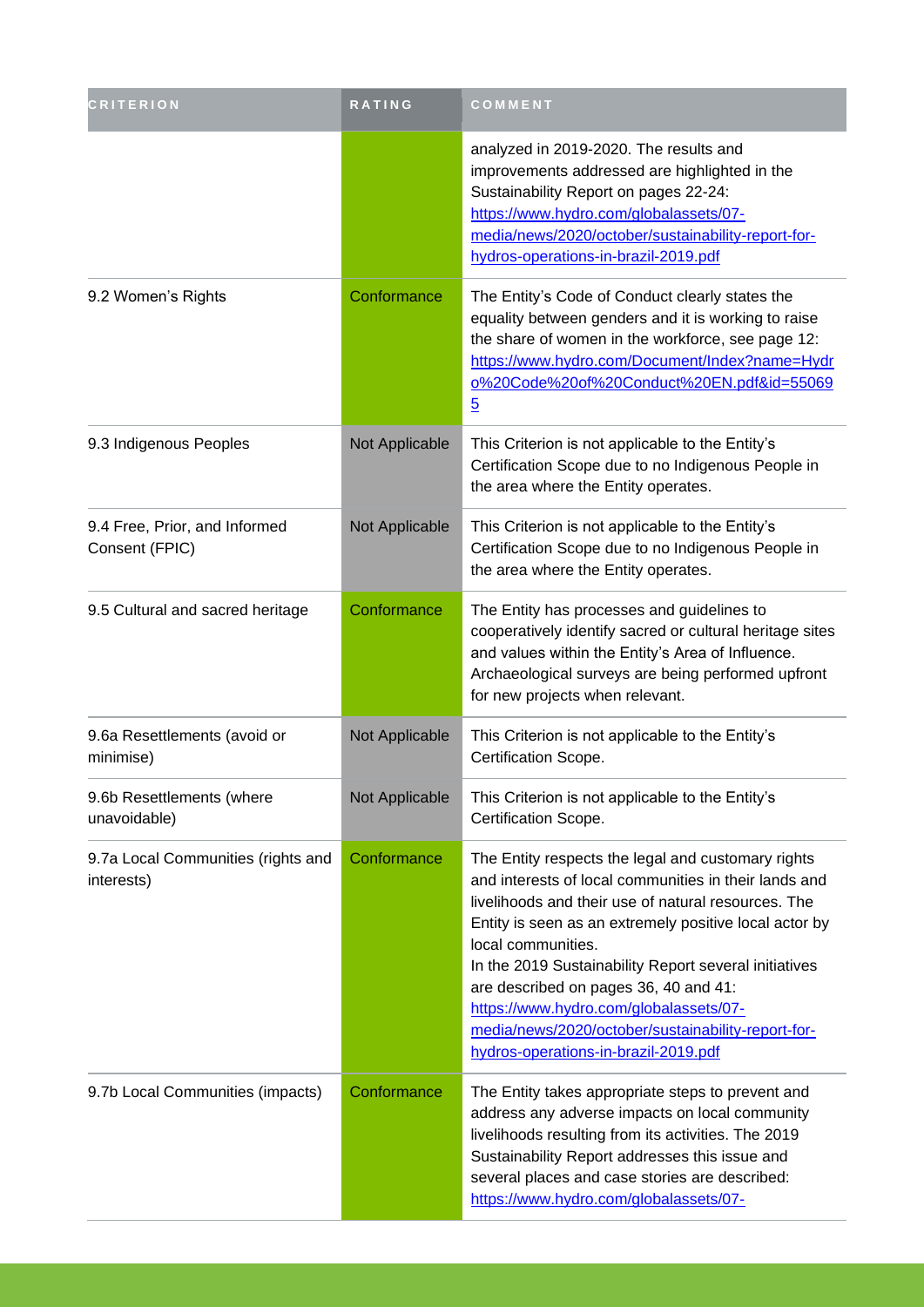| <b>CRITERION</b>                                                                                      | RATING      | COMMENT                                                                                                                                                                                                                                                                                                                                                                                                                                                                                                                                                                                                                                                                                                                                   |
|-------------------------------------------------------------------------------------------------------|-------------|-------------------------------------------------------------------------------------------------------------------------------------------------------------------------------------------------------------------------------------------------------------------------------------------------------------------------------------------------------------------------------------------------------------------------------------------------------------------------------------------------------------------------------------------------------------------------------------------------------------------------------------------------------------------------------------------------------------------------------------------|
|                                                                                                       |             | media/news/2020/october/sustainability-report-for-<br>hydros-operations-in-brazil-2019.pdf<br>Also, an external report titled 'Norsk Hydro Brazil's<br>journey towards social responsibility' by the Global<br>Child Forum, assesses the Entity's impact and work<br>on local communities:<br>https://www.globalchildforum.org/wp-<br>content/uploads/2018/04/Norsk-Hydro-Case-Study-<br>Global-Child-Forum-180328.pdf<br>An updated Human Rights Due Diligence external<br>mapping and report have been worked out and the<br>report will be publicly available at a later stage                                                                                                                                                         |
| 9.7c Local Communities<br>(livelihoods)                                                               | Conformance | The Entity has extensive programs to continuously<br>explore opportunities to respect and support<br>livelihoods of the local communities. The Entity has<br>established a corporate social responsibility program<br>developed between the Entity and stakeholders in<br>the local community. Strategic goals have been<br>developed to support different activities, for instance,<br>contributing to quality education and capacity<br>building for persons in the Entity's local communities.<br>In the recently published Sustainability Report many<br>initiatives are described in detail:<br>https://www.hydro.com/globalassets/07-<br>media/news/2020/october/sustainability-report-for-<br>hydros-operations-in-brazil-2019.pdf |
| 9.8 Conflict-Affected and High-Risk<br>Areas                                                          | Conformance | The Entity does not contribute to armed conflict or<br>human rights abuses in conflict-affected and high-risk<br>areas. The Entity adheres to the Voluntary Principles<br>on Security and Human Rights. This is addressed in<br>the Annual Report 2019 on page 294:<br>https://www.hydro.com/Document/Index?name=Ann<br>ual%20report%202019%20web.pdf&id=506433                                                                                                                                                                                                                                                                                                                                                                           |
| 9.9 Security practice                                                                                 | Conformance | The Entity adheres to the Voluntary Principles on<br>Security and Human Rights. This is addressed in the<br>Annual Report on page 294:<br>https://www.hydro.com/Document/Index?name=Ann<br>ual%20report%202019%20web.pdf&id=506433                                                                                                                                                                                                                                                                                                                                                                                                                                                                                                        |
| PRINCIPLE 10 LABOUR RIGHTS                                                                            |             |                                                                                                                                                                                                                                                                                                                                                                                                                                                                                                                                                                                                                                                                                                                                           |
| 10.1a Freedom of Association and<br><b>Right to Collective Bargaining</b><br>(freedom of association) | Conformance | The Entity has established and implemented a<br>People Directive procedure. In this procedure it<br>clearly states the recognition of the principle of<br>Freedom of Association and the right to join<br>employee organizations, see page 5:<br>https://www.hydro.com/Document/Index?name=Hydr<br>0%27s%20People%20Policy&id=3013                                                                                                                                                                                                                                                                                                                                                                                                        |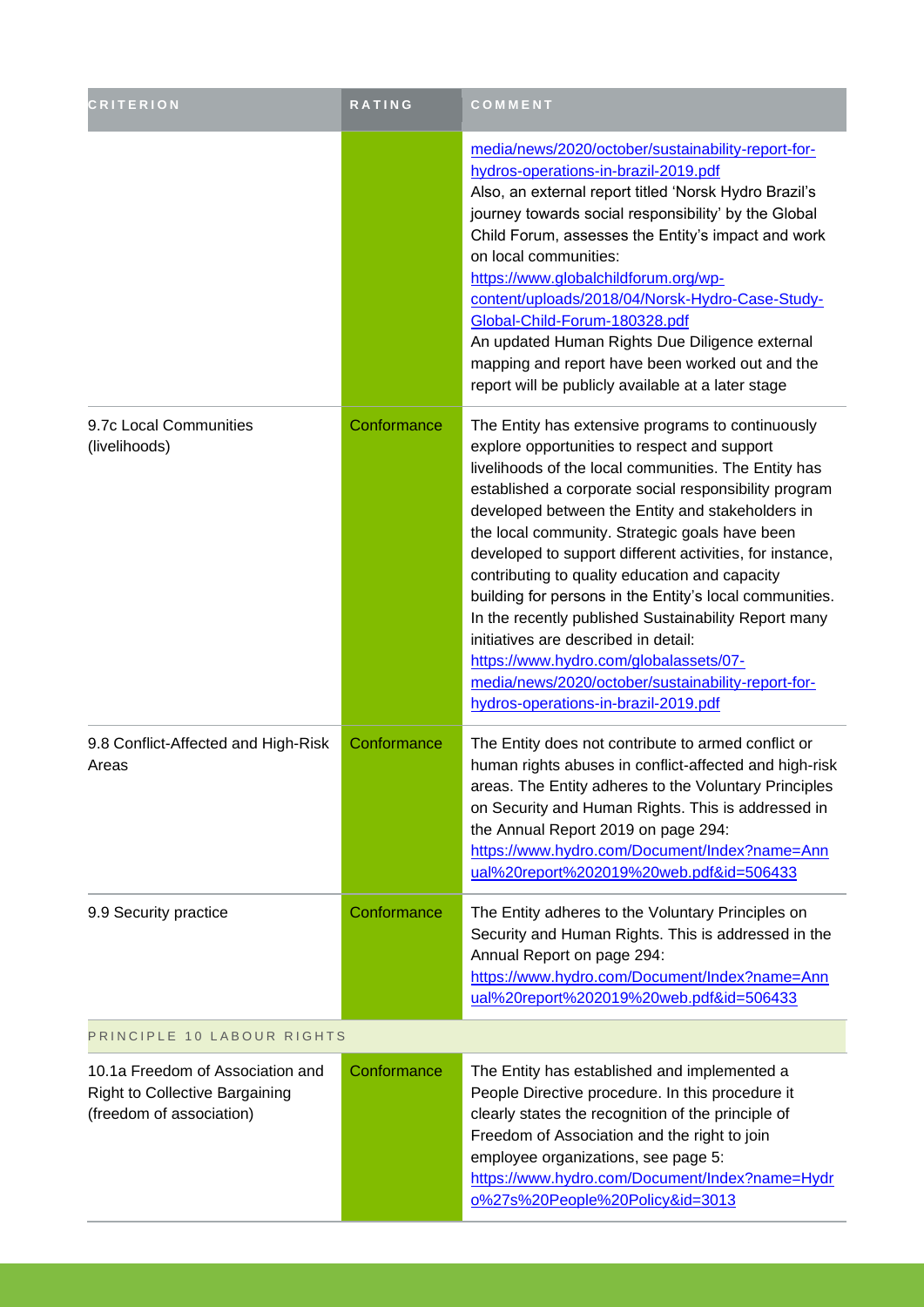| <b>CRITERION</b>                                                                                     | <b>RATING</b>  | COMMENT                                                                                                                                                                                                                                                                         |
|------------------------------------------------------------------------------------------------------|----------------|---------------------------------------------------------------------------------------------------------------------------------------------------------------------------------------------------------------------------------------------------------------------------------|
|                                                                                                      |                | During employee interviews it was confirmed that the<br>company does not restrict the right to union<br>associations.                                                                                                                                                           |
| 10.1b Freedom of Association and<br><b>Right to Collective Bargaining</b><br>(collective bargaining) | Conformance    | The Entity has established a People Directive<br>procedure. In this procedure it clearly states the<br>recognition of the principle of Freedom of Association<br>and the right to join employee organizations.<br>Collective Bargaining Agreements are implemented<br>and used. |
| 10.1c Freedom of Association and<br><b>Right to Collective Bargaining</b><br>(alternative means)     | Not Applicable | Freedom of association or collective bargaining is not<br>limited by law where the Entity operates.                                                                                                                                                                             |
| 10.2a Child Labour (minimum age)                                                                     | Conformance    | The Entity has established and implemented a<br>People Directive procedure. In this procedure it<br>clearly states the Entity does not accept child labour<br>and will not employ children below the age of 15.                                                                 |
| 10.2b Child Labour (hazardous)                                                                       | Conformance    | The Entity has established a People Directive<br>procedure. In this procedure it clearly states the<br>Entity does not accept child labour and will not<br>employ children below the age of 15.                                                                                 |
| 10.2c Child Labour (worst forms)                                                                     | Conformance    | The Entity has established a People Directive<br>procedure. In this procedure it clearly states the<br>Entity does not accept child labour and will not<br>employ children below the age of 15.                                                                                 |
| 10.3a Forced Labour (human<br>trafficking)                                                           | Conformance    | The Entity's Code of Conduct and Supplier Code of<br>Conduct restricts forced labour.                                                                                                                                                                                           |
| 10.3b Forced Labour (deposits,<br>fees, advances)                                                    | Conformance    | No incidents were found at the Entity's site. No<br>deposits are held, no recruitment fees are paid.                                                                                                                                                                            |
| 10.3c Forced Labour (migrant<br>workers)                                                             | Conformance    | No incidents were found at the Entity's site.                                                                                                                                                                                                                                   |
| 10.3d Forced Labour (debt<br>bondage)                                                                | Conformance    | No incidents were found at the Entity's site.                                                                                                                                                                                                                                   |
| 10.3e Forced Labour (freedom of<br>movement)                                                         | Conformance    | No incidents were found at the Entity site. Workers<br>are free to leave their working places.                                                                                                                                                                                  |
| 10.3f Forced Labour (retention of<br>identity papers, permits,<br>certificates)                      | Conformance    | No original identity papers are kept by the Entity.<br>Only copies are stored.                                                                                                                                                                                                  |
| 10.3g Forced Labour (freedom to<br>terminate employment)                                             | Conformance    | No incidents were found at the Entity's site.                                                                                                                                                                                                                                   |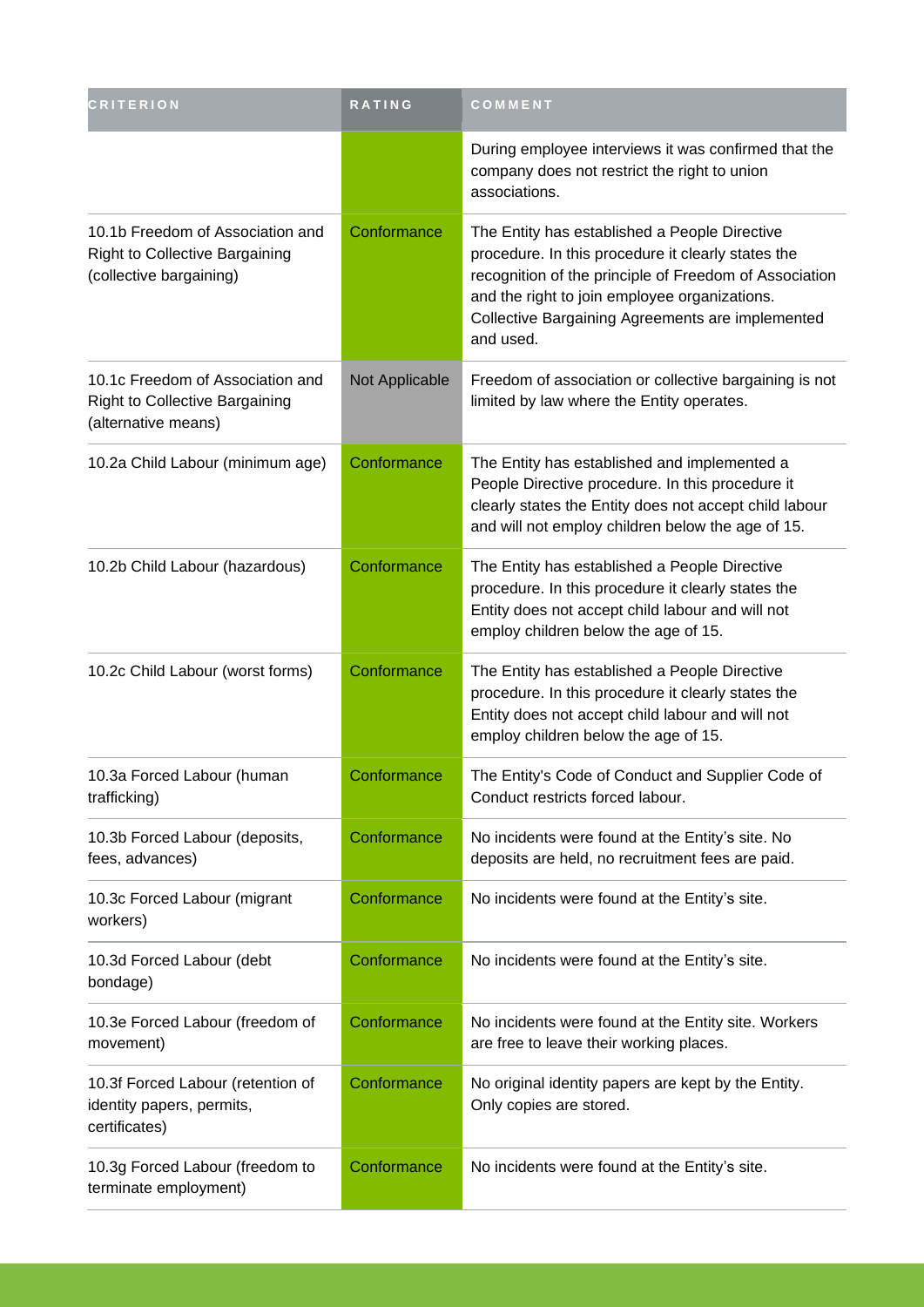| <b>CRITERION</b>                                                                        | <b>RATING</b> | COMMENT                                                                                                                                                                                                                                                                                                                                                                                    |
|-----------------------------------------------------------------------------------------|---------------|--------------------------------------------------------------------------------------------------------------------------------------------------------------------------------------------------------------------------------------------------------------------------------------------------------------------------------------------------------------------------------------------|
| 10.4 Non-Discrimination                                                                 | Conformance   | No discrimination was found during the audit and<br>interviews at the Entity's site.                                                                                                                                                                                                                                                                                                       |
| 10.5 Communication and<br>engagement                                                    | Conformance   | Communication and engagement at the Entity is very<br>strong and with engagement from employees. An<br>engagement survey is performed regularly to monitor<br>the engagement and development.                                                                                                                                                                                              |
| 10.6 Disciplinary practices                                                             | Conformance   | No incidents of mental or physical punishment were<br>detected at the Entity's site.                                                                                                                                                                                                                                                                                                       |
| 10.7a Remuneration (living wage)                                                        | Conformance   | The Entity has policies and procedures with<br>methodologies regarding remuneration of workers<br>including payments, overtime and deductions.                                                                                                                                                                                                                                             |
| 10.7b Remuneration (method of<br>payment)                                               | Conformance   | Payments of wages are conducted monthly in a<br>punctual manner. All workers receive payslips with<br>payments details.                                                                                                                                                                                                                                                                    |
| 10.8 Working Time                                                                       | Conformance   | The Entity complies with Applicable Law and industry<br>standards on working time. It has different shifts<br>models and all working hours are registered.                                                                                                                                                                                                                                 |
| PRINCIPLE 11 OCCUPATIONAL HEALTH AND SAFETY                                             |               |                                                                                                                                                                                                                                                                                                                                                                                            |
| 11.1a Occupational Health and<br>Safety (OH&S) Policy (policy)                          | Conformance   | The Entity has implemented a local, integrated policy<br>covering health and safety and is ISO 45001<br>certified. A global corporate Health and Safety Policy<br>governed by the President and CEO is available on<br>the web:<br>https://www.hydro.com/globalassets/08-about-<br>hydro/corporate-governance/nhc-gd03-health-safety-<br>security-environment-hse---version-1.2.pdf        |
| 11.1b Occupational Health and<br>Safety (OH&S) Policy (workers and<br>visitors)         | Conformance   | The Entity's policy on health, safety and environment<br>is communicated in several ways, for instance,<br>publicly on the company website or visually on<br>boards and through training and contracts with<br>external stakeholders.                                                                                                                                                      |
| 11.1c Occupational Health and<br>Safety (OH&S) Policy (applicable<br>law and standards) | Conformance   | The Entity's integrated policy covering health and<br>safety has a commitment to comply with all<br>Applicable Laws. In the corporate policy on the web,<br>a commitment to comply with all applicable laws is<br>addressed on page 3:<br>https://www.hydro.com/globalassets/08-about-<br>hydro/corporate-governance/nhc-gd03-health-safety-<br>security-environment-hse---version-1.2.pdf |
| 11.1d Occupational Health and<br>Safety (OH&S) Policy (right to stop<br>unsafe work)    | Conformance   | The Entity's policy on health, safety and environment<br>addresses rights of workers to refuse or stop unsafe<br>work by the fact that "safe work is always the most                                                                                                                                                                                                                       |